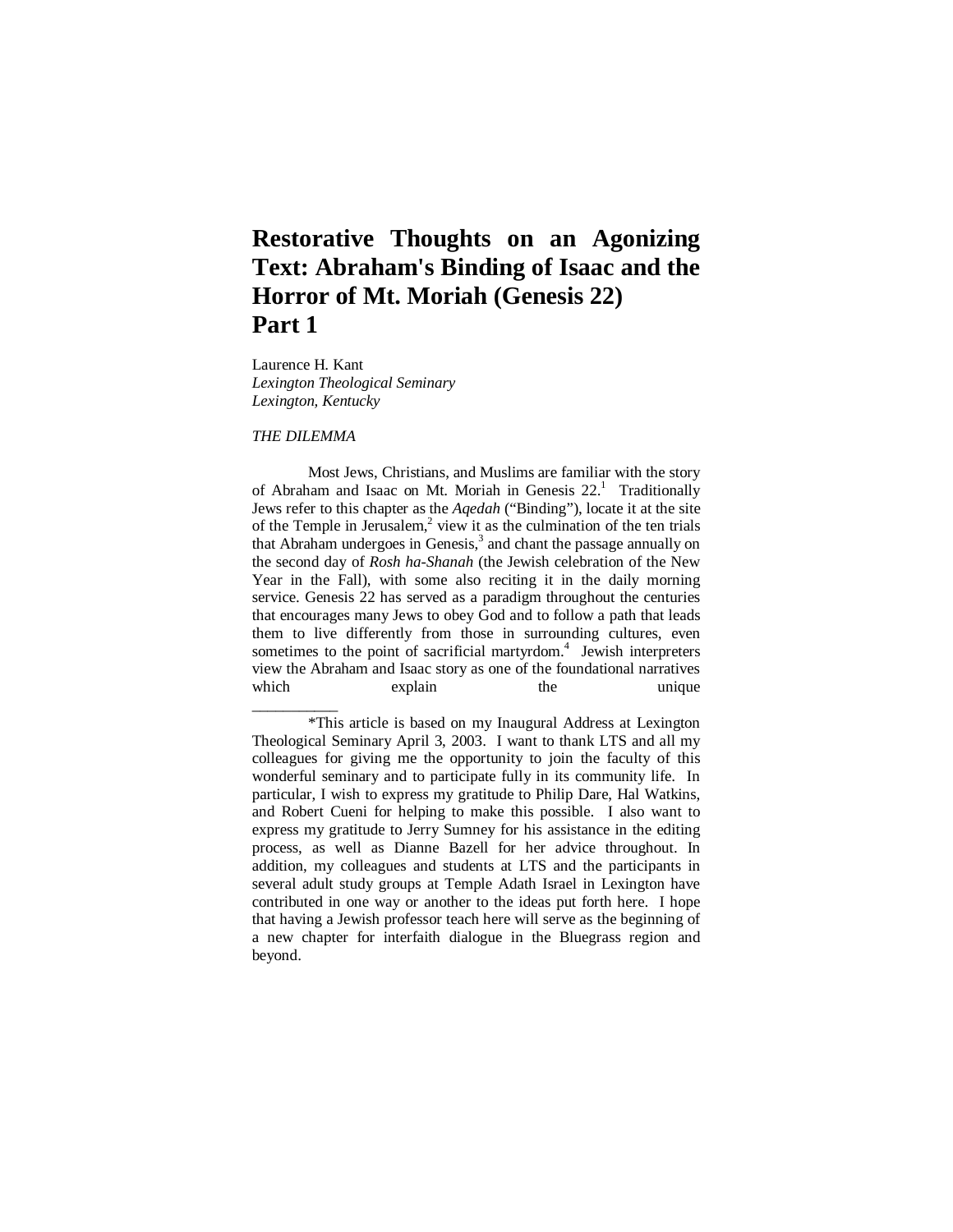relationship between Israel and God found in Torah and the subsequent history of the Jewish people.<sup>5</sup> Jews have a variety of prisms through which they have historically interpreted the text of the *Aqedah* story: e.g. the idea that the firstborn child, or beloved child, belongs to God; the repudiation of human sacrifice and the view that human life is fundamentally sacred; the association of the story with Passover; the drawing of Abraham as a paradigmatic figure for the importance of obedience to God even in the face of a terrifying request;  $\delta$  the notion that life is a series of tests, which persons (especially Israel) must take and pass; the view that God tests the righteous because the wicked are unable to handle the stress; the belief that God gave Abraham a test so that he could atone for previous errors; the interpretation of Isaac as a survivor of persecution, including the holocaust; the promotion of faith even when God's face is hidden;  $\bar{f}$  etc.<sup>8</sup> Christian exegetes have viewed this biblical section fundamentally in terms of sacrifice, martyrdom, and atonement. They regard Abraham as an exemplar of Christians who live by faith and trust in God and interpret the account as a blueprint for the crucifixion of Jesus Christ.<sup>9</sup> Christians understand Genesis 22 in terms of Jesus' willingness to sacrifice his life (in this case replacing Abraham with God the father and Isaac with Christ, the son of God) and God's expectation that such a human sacrifice was in fact necessary.<sup>10</sup> Muslim traditions typically replace Isaac with Ishmael (the progenitor of the Arab peoples) and situate the *Aqedah* episode prior to the birth of Isaac.<sup>11</sup> In the Islamic calendar, the "Feast of the Sacrifice" (*'Id al-Adha*), one of the most significant feasts of the year, falling at the conclusion of the Hajj, celebrates Abraham's sacrifice of a ram in place of Ishmael (or Isaac).

While this narrative has served as a source of inspiration for many persons and communities, it has also caused anguish, consternation and disappointment for many others. Frankly, the *Aqedah* has always left me with a queasy sensation in the pit of my stomach. As a Jew in the progressive tradition, I have found it personally frustrating and disturbing that many rabbis, academics, and other commentators often ignore or gloss the painful and destructive elements of the story and of its various cultural interpretations. Along with other passages from the Bible (e.g. the various descriptions of capital punishment, the stories of incest, the depictions of the Israelite destructions of cities that include the murder of males and enslavement of women and children, etc.), the *Aqedah* has led many to question the moral foundations of our tradition, if not of God Itself.<sup>12</sup> The rabbinic tradition frequently does not provide satisfactory explanations. In fact,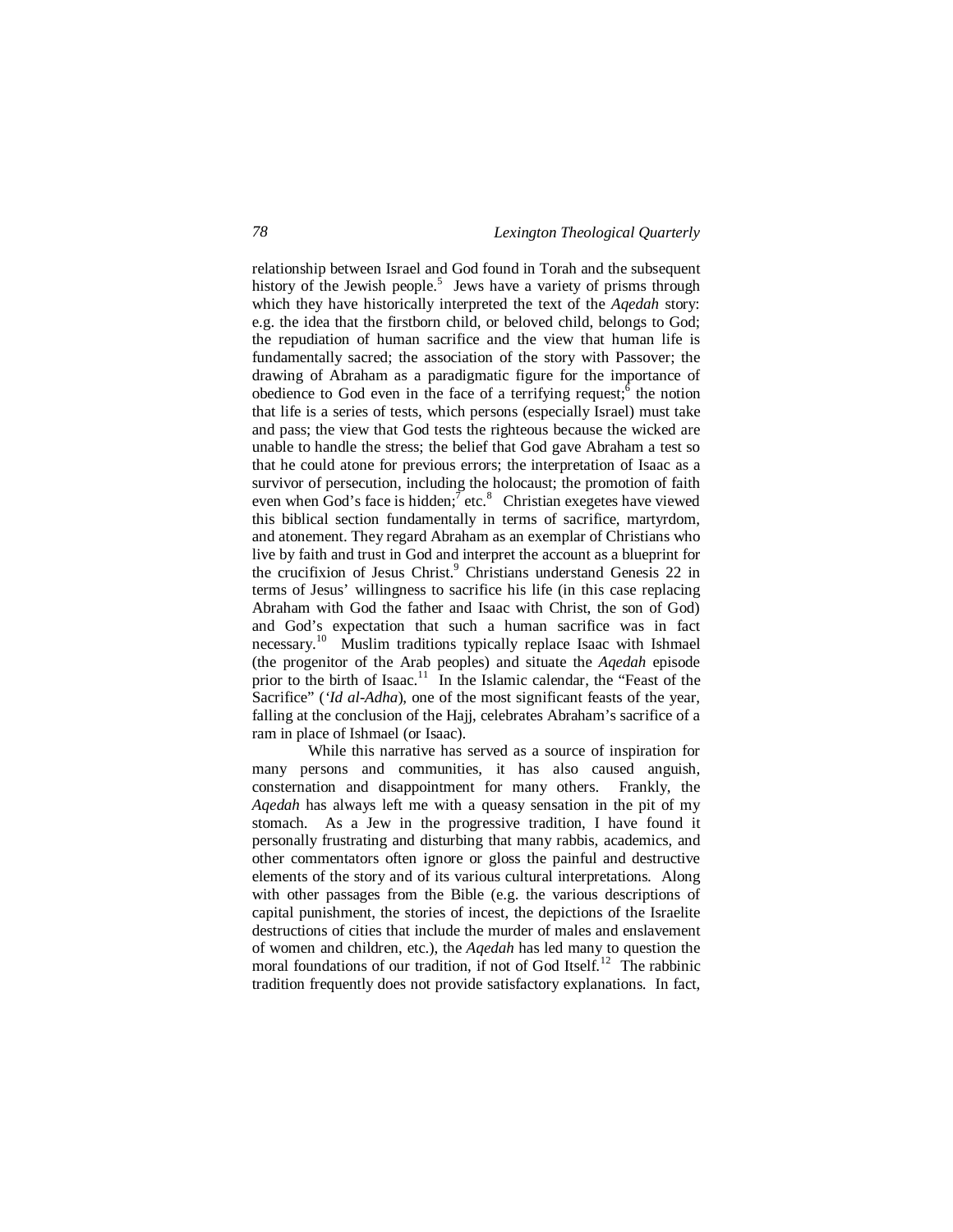the lack of sufficient response to the ethical challenges of passages such as this one may in modern times have contributed to disillusionment in congregations, attraction to Eastern religions, and reduced participation by some in organized religious life. $^{13}$ 

In previous generations (though much less frequently now), the common response of Christians who have posited a sharp, stereotypical distinction between a God of love in the New Testament and a God of wrath in the Old Testament offers an equally unsatisfying and insufficient solution. After all, the gospels and Paul tell the story of a son who dies as a sacrifice because God, his father, required it. Here we find a God able to inflict destruction and death. And, in the end, Isaac did not die as a slaughtered victim, but Jesus did.<sup>14</sup> Though different in format, Christians and Jews face a similar task of squaring a deity capable of violence and extraordinary harshness with the commitment found in both faiths to living a moral and humane (*menschlich)* life.

Numerous questions and disturbing thoughts confront those of us who treat the *Aqedah* as a sacred story. In challenging this text and, implicitly, God, I engage in a traditional argument that extends all the way back to the beginning of Judaism and that, in many ways, has ever since defined us as a people: Abraham argues with God over the fate of Sodom (Genesis 18:22-33); Moses questions God in the burning bush at Midian (Exodus 2-3); Joshua laments to God about his fears of military defeat (Joshua 7:7-9); both Jeremiah and Ezekiel engage in frequent querying of God; Habakkuk interrogates God about the presence of injustice in the world (Hab 1:2-2:20); Job engages in a sustained critical argument with God (Job 13:3), and God apparently acknowledges that Job's piety stems from Job's willingness to engage God with questions (Job 42:1-7); and, more recently, Tevye, the figure from the short stories of Sholom Aleichem (most famously depicted in the film, "Fiddler on the Roof"), constantly debates with God.<sup>1</sup>

Let me then begin by asking: How can God ask a person, a father, to sacrifice his beloved child, his son?<sup>16</sup> What kind of god would make such a request? God not only asks Abraham to sacrifice his son, but does so after making certain promises to him. Specifically God tells Abraham that God will make Isaac the ancestor of the people of the covenant (namely, the Jewish people in Genesis 17:19) and will continue Abraham's name solely through the offspring (seed) of Isaac (Genesis 21:12). From the point of view of Abraham, God has an apparent change of mind and plans in Chapter 22. As Gerhard von Rad says, "With the command to sacrifice Isaac, must not the entire past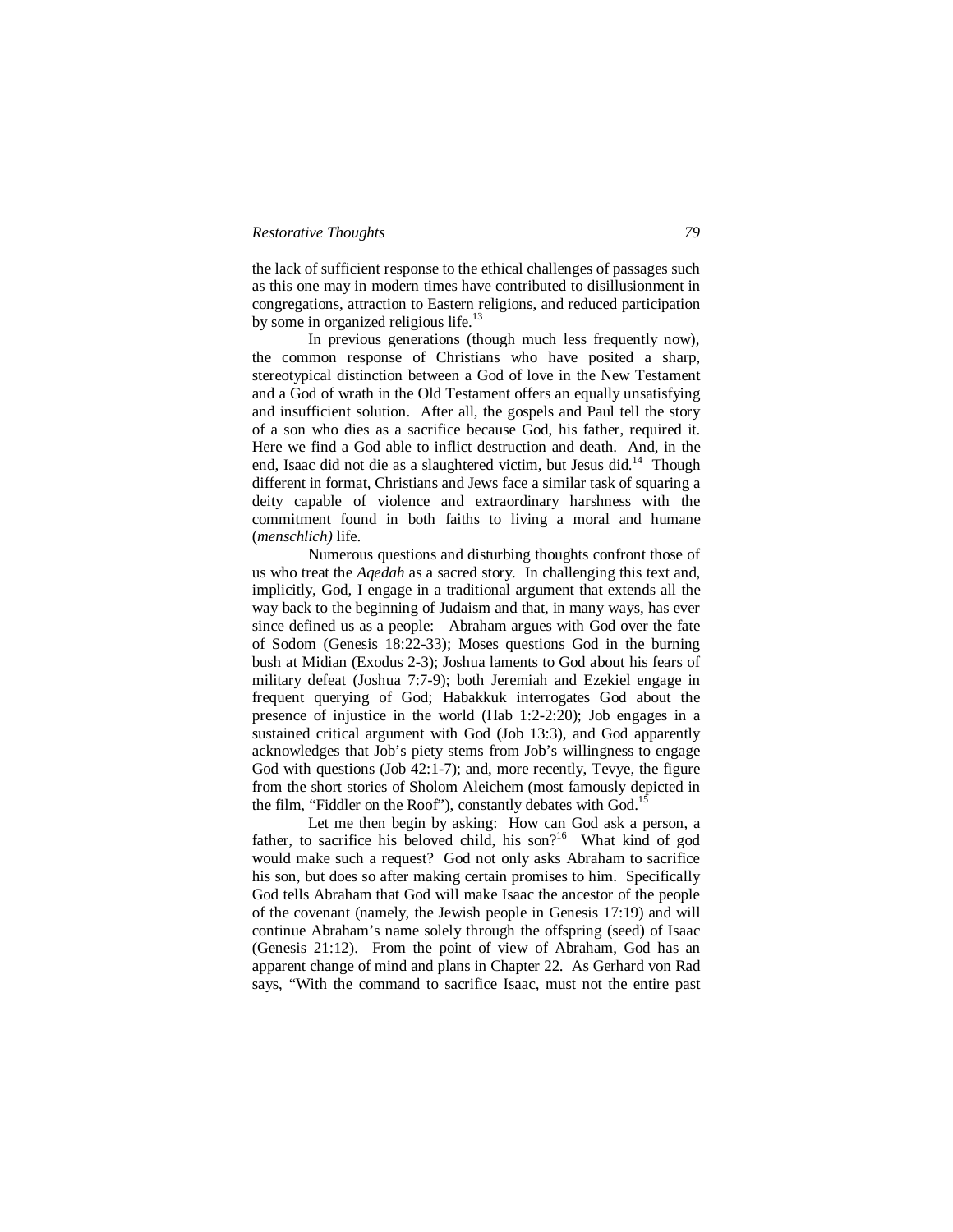and the entire future of the divine dealings and guidance have tumbled down right in front of Abraham?"<sup>17</sup> Elsewhere, he writes, "For in commanding Abraham to offer up Isaac, God apparently destroys his whole continually reiterated promise to Abraham . . . for the recipient of the promise only the way of utter forsakenness by God seems to stand open."<sup>18</sup> For von Rad, the story of the *Aqedah* centers on the trustworthiness of God--whether Abraham (and humanity) are traveling "a road out into godforsakenness."<sup>19</sup> While the image of a vacillating deity marks a pattern in the earlier chapters of *Genesis* (especially in the creation and flood stories), here for the first time God threatens to renege on a commitment. Why would a deity who upholds the ethical norms of society break a promise, not keep a commitment, and ask a father to slaughter his son?

 If God did in fact plan to keep Its promise from the very outset, why would God deceive and torment Abraham in this way? What kind of deity would put a person through this kind of misery? $2^{20}$ If God had never intended the sacrifice to take place, does this test not amount (given Abraham's ignorance of divine intention) to a form of torture akin to the Milgram experiment?<sup>21</sup> Recall the stories of the individuals whom Stanley Milgram asked in 1963 to administer a test ostensibly to determine whether punishment might help people to learn more effectively. If the "learner" failed to answer questions correctly, an experimenter instructed the "teacher" to apply increasingly strong electric shocks to the wrist of the "learner" who was strapped in a chair. In fact, the "teachers" were Milgram's experimental subjects, the "learner" was an amateur actor who feigned pain at the appropriate moments, and no electric shocks were ever applied. Many have argued (including Milgram) that this post-Nuremberg experiment proved that most people would follow orders (no matter how unjustified) in spite of their consciences, moral codes, and religious strictures.<sup>22</sup> I agree.<sup>23</sup> Yet, the potential trauma that this deceptive, terrifying, and guiltinducing experience could cause in the lives of some of those applying the pseudo-electric shocks forced a change in the way social scientists conducted these kinds of experiments.<sup>24</sup>

What effect would God's frightening experiment have on Abraham, Isaac, Ishmael, Sarah, and their descendants? Would we not expect our ancestral family, who experienced this disturbing ordeal, to suffer from what we would now label post-traumatic stress syndrome? In the *Aqedah* story, the narrator does not mention Isaac descending the mountain with his father. From that point forward, Isaac and Abraham never converse directly again in the text.<sup>25</sup> Some have taken this to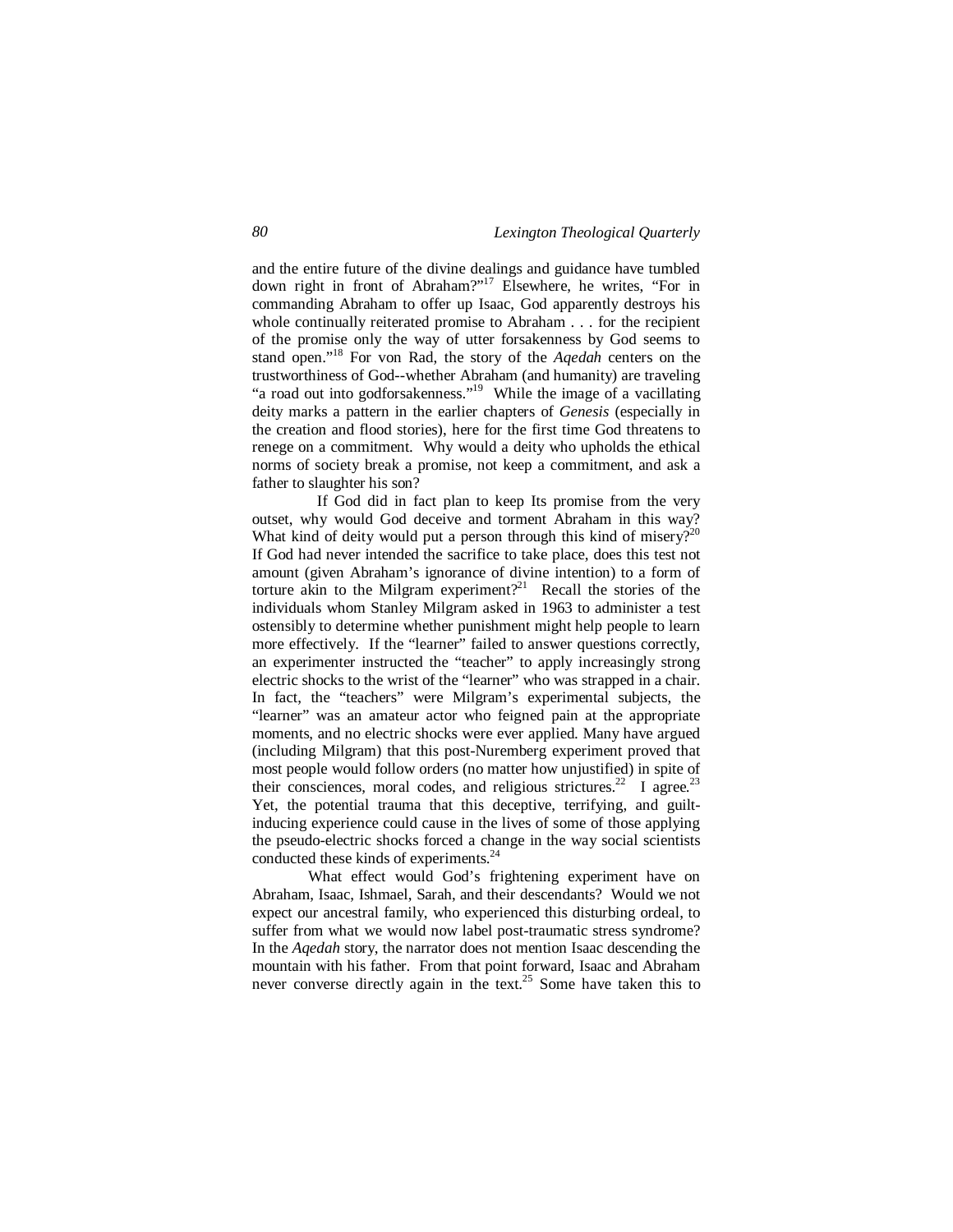indicate that Isaac actually died and was resurrected; but others have speculated on the subsequent mental state of Isaac. We can imagine a dazed and stunned Isaac leaving his father behind and clambering down the rocky slopes cut, scratched, and bruised in more ways than one. Immediately following this passage, Genesis 23 notes the death of Sarah, and rabbinic commentators have connected the two events, suggesting that she had died in grief over the apparent death of her son and a father's incomprehensible act.<sup>26</sup> After the *Aqedah*, the text makes no mention of any further interaction between Sarah and Abraham, leading some to wonder whether they had stopped speaking to one another and even separated. Further, consider how Rebekah and Jacob are able to conspire to fool a sightless and aged Isaac into giving Jacob Isaac's blessing (Genesis 27). How can we expect Isaac to discern the machinations of his wife and son, when his own father had betrayed him in a fundamental way by removing that most precious of childhood gifts: familial protection and security. Abraham's act had made Isaac into an elderly man who could not see, where seeing refers not only to Isaac's eyesight, but, more important, to his awareness and understanding.

Jacob continues the familial pattern, when Laban tricks Jacob into marrying his elder daughter, Leah (rather than his younger daughter, Rachel), by bringing Leah to him at night, when Jacob could not **see** her in the darkness (Genesis 29:15ff.). After Joseph's dreams of greatness, he goes to look for his brothers, whom he sees, but does not really see, because he can not imagine that his braggadocio has inspired their envy. They, in turn, see him but do not foresee where their actions will lead (Genesis 37). In Genesis 42:1, a comprehending Jacob sees the possibility of obtaining food in Egypt, but his sons spend their time looking at one another. Later Jacob's own sons see Joseph, but ignore him in his suffering (Genesis 42:21). When they encounter a now powerful Joseph in Egypt, the brothers do not realize that Joseph recognizes who they are (Genesis 42ff.). And, later, a blind and uncomprehending Jacob explains to Joseph how he had lost sight of him (Genesis 48:11), ever since the time when his brothers had left him for dead. Blindness becomes a metaphor for a familial pattern of incomprehension and obliviousness that has some of its roots in the *Aqedah* story. 27

The blindness that defines many of the characters of Genesis recalls one of the most famous figures of Greek mythology, Oedipus, who poked out his eyes after learning that he unwittingly had sexual relations with his mother and had murdered his father. Indeed, some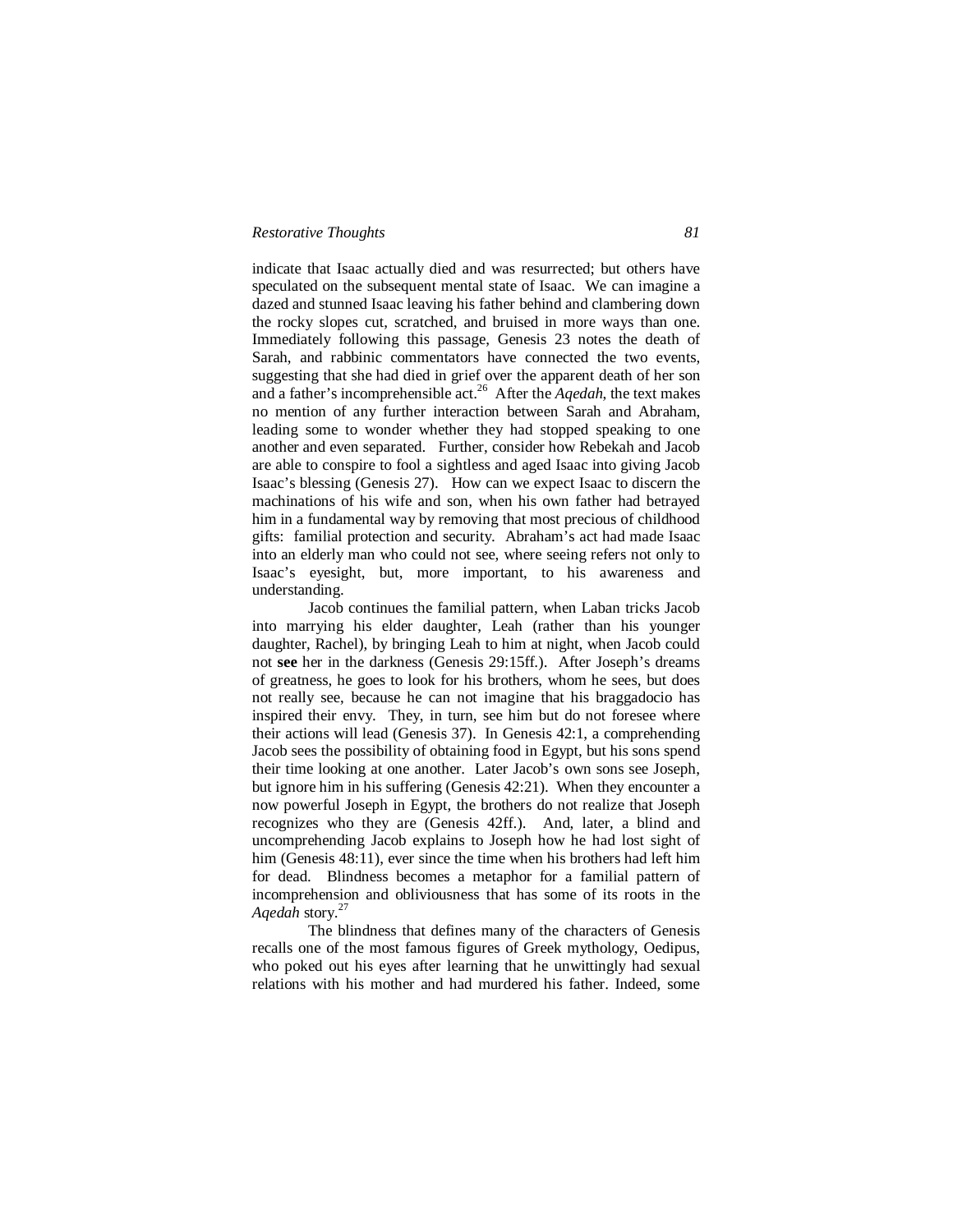commentators have compared the relationships of Abraham, Sarah, and Isaac in the *Aqedah* story to that of Oedipus and his parents, Laius and Jocasta.<sup>28</sup> In the Genesis account of Abraham, readers confront some of the typical Oedipal relationships: tension between father and son (which the myth symbolically expresses in terms of the father attempting to slay the son) and a close, tender relationship between mother and son.<sup>29</sup> Perhaps Abraham interprets God's instructions in such a way that Abraham preserves his preeminent position within the family unit (and more broadly in his clan) by slaying him in the form of a sacrifice. Perhaps he is reliving the trauma of his own childhood, when his father (Terah) uprooted him and his family from their home in Ur. $30$  Some might critique the overuse (and misuse) of the Oedipus story in contemporary popular culture, but many would probably agree that there are some families where parents have used their children to reinforce their own superiority and dominance. Do we have to wait for God, or God's angels, to stop parents from doing this to children, sometimes to the point of abuse and even murder? Are there ways to describe the Oedipal drama without resort to the language of violence and (here) sacrifice?

Genesis 22 contains another disturbing component. When speaking to Abraham, God describes Isaac as Abraham's beloved and sole son. What happened to Ishmael? Why would God disown Ishmael as a son of Abraham? In Genesis 21:8-21, after the birth of Isaac, Sarah expels Hagar and her son, Ishmael, into the wilderness of Beersheva, apparently in order to preserve Isaac's rights of inheritance. At this moment, the narrator of the story has God intervene, explaining to Abraham that his line would continue through Isaac (thus giving Isaac the inheritance), but that Ishmael would also serve as the ancestor of a great nation. While Abraham would naturally have assumed that Ishmael would receive the inheritance due to his status as eldest son, God alters the typical pattern. And, once more, Abraham silently accedes to God, quickly accepting this reversal of fortunes for his sons. The reader faces a characteristic familial dynamic where one child receives preferential treatment over the other.

Readers should find this disconcerting enough, considering that we Jews, Christians, and Muslims look to Isaac or Ishmael as our progenitors. Yet, how does God reward the favored son? By demanding his sacrifice. Just like the first fruits and first-born animals, the first-born son belongs to God. Had he definitively known his father's plans at the destination of Moriah, Isaac would certainly have regarded his status as preferred son with more than a good deal of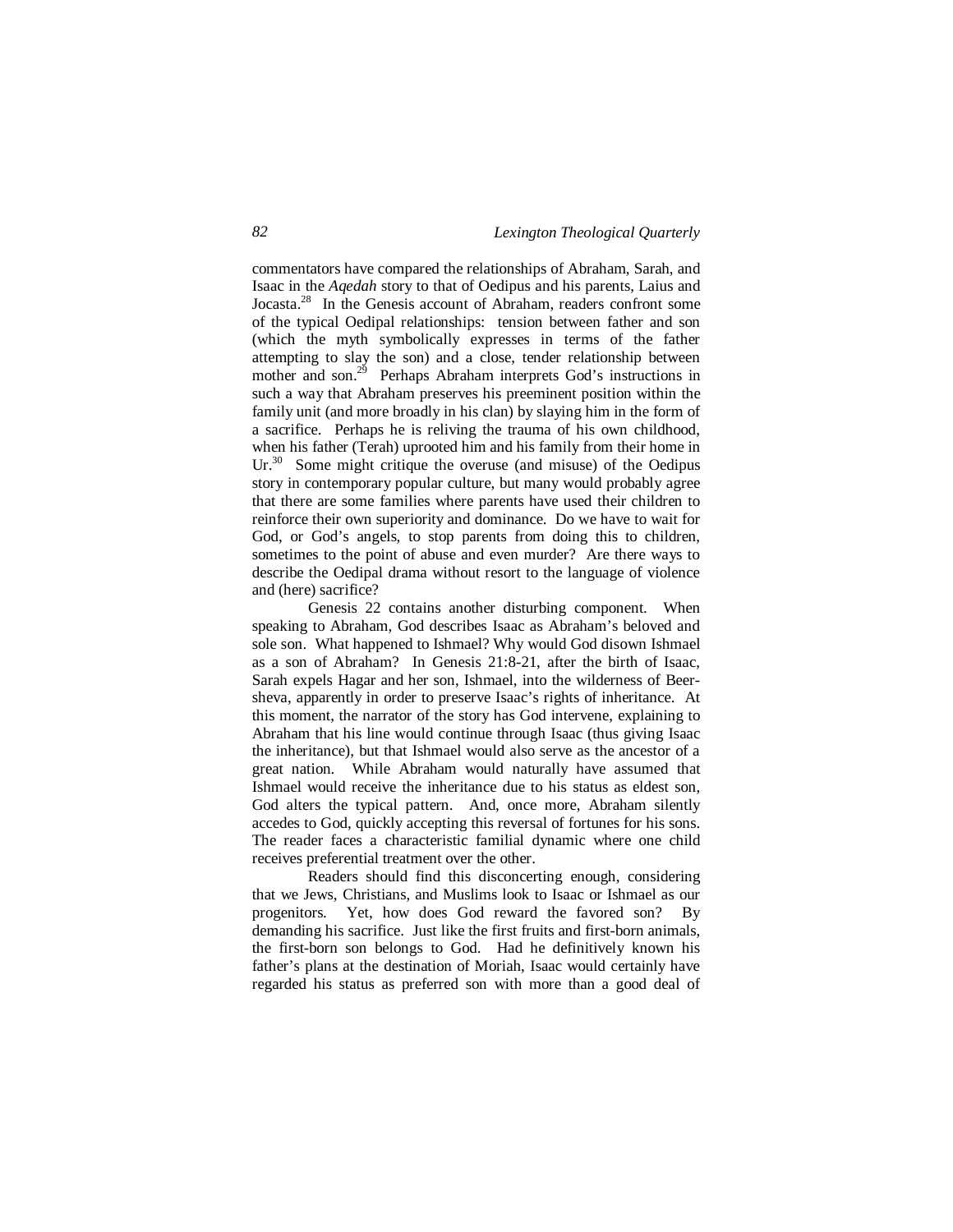ambivalence. Here preference serves as a double-edged prize, as it does for many children even now.

Further, in this passage and elsewhere in Genesis, the references to seeds (usually translated as "offspring") assume the preeminence of males in the process of procreation. Through spreading of their seeds, men determine the future course of peoples and their histories.<sup>31</sup> The text relegates women to silence, passivity, and irrelevance.

Both Jews and Christians regard Leviticus 19:18 (the Golden Rule) as a central scriptural commandment: "Love your neighbor as yourself," or literally, "Show love to your neighbor as you would to yourself."<sup>32</sup> How does God's command or request in the *Aqedah* in any way demonstrate to people that they ought to follow the Golden Rule? Isn't God asking Abraham to act counter to this central commandment?

To this question, the Danish existentialist theologian, Søren Kierkegaard, replied affirmatively, but he defended God and Abraham on the basis of what Kierkegaard called "the teleological suspension of the ethical."<sup>33</sup> For Kierkegaard, Abraham, "the knight of faith," had reached the ultimate stage of human development, that of the "religious," which subsumes the lower "ethical" stage. According to Kierkegaard, God acts in an arena that exists beyond morality. Further, given that God knew that Its angels would eventually prevent the sacrifice of Abraham, God never contradicts Its ethical responsibilities. Rather, God allows Abraham to demonstrate his faithful obedience to God. For this reason, God can suspend the ethical in order to achieve God's purpose (or *telos*).<sup>34</sup>

Yet, this posits a deity willing to use human beings to achieve particular ends. I cannot accept that and do not believe, even if it were true, that it serves as a healthy paradigm for humanity to follow. What kind of world do we leave to our children when we ask them not to "do unto others as you would have them do unto you," but rather to do unto others as they serve your purpose (even if that purpose is an honorable one)--that is, to justify the means by the end?

Kierkegaard's explanation suggests the specter of a world in which God accepts, and engages in, immoral behavior to achieve a noble result.<sup>35</sup> Of course, history is littered with the shattering pain and destruction that this worldview produces.

Conversely, while we can decry God's culpability in this event, what kind of man would accept a command or request, even a divine one, to slaughter his own son? According to Kierkegaard, Abraham, through his deep and abiding faith, realized that God would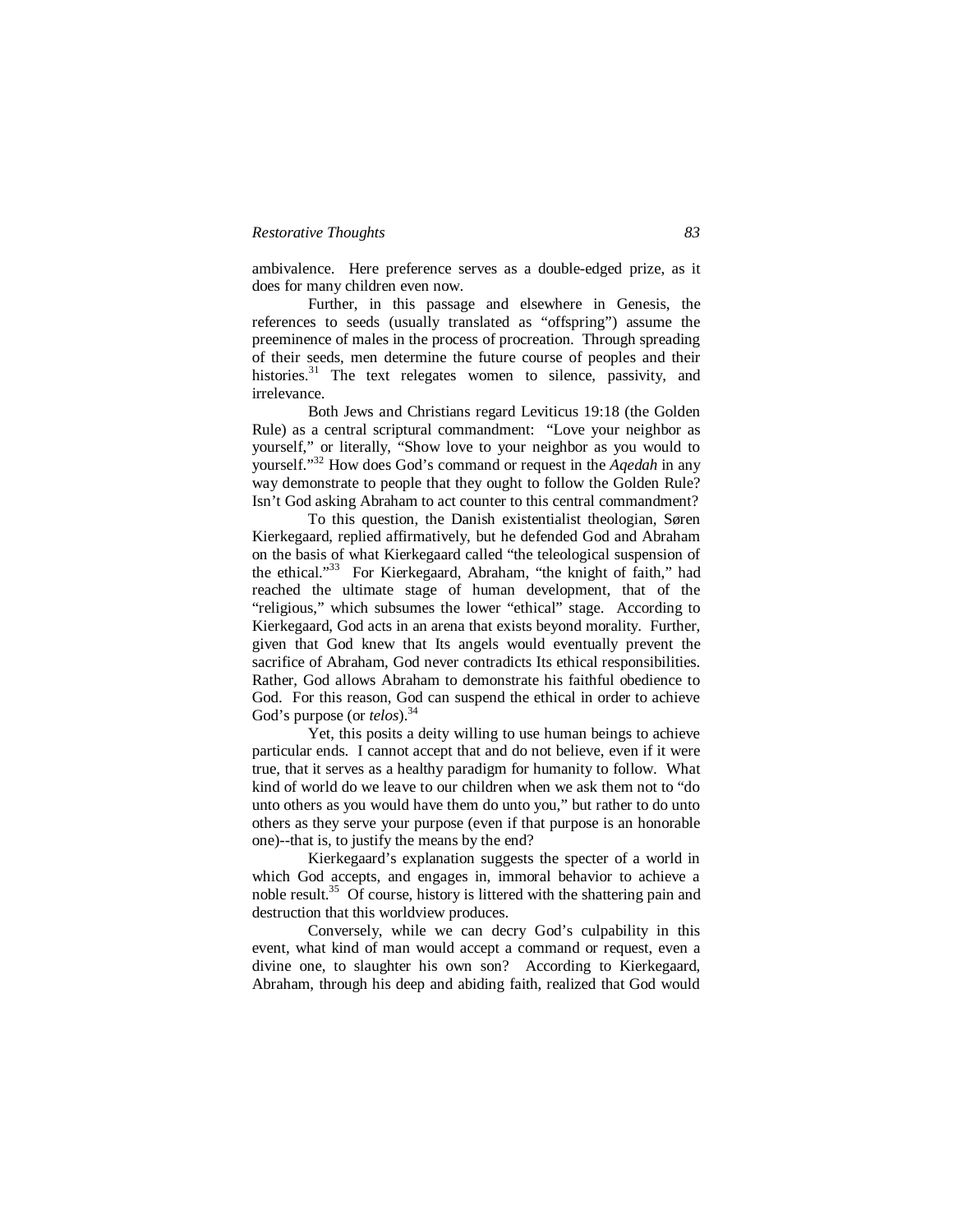ultimately never commit an immoral act. Abraham could agree to sacrifice Isaac, because Abraham's knowledge of, and friendship with, God allowed him to know God's innermost thoughts and plans. Kierkegaard presupposes that all people (including Abraham) can subjectively know the mind of God through their faith.

As Aryeh Botwinick has observed,<sup>36</sup> Kierkegaard proposed a theology whereby "the knight of faith renounces the universal to become the individual" and regarded "subjectivity" as "higher than reality." Only through the "absurd" and through "paradox" does the "individual stand in an absolute relation to the absolute." Yet, this perspective has at least two major negative effects. It denies the value of reason and logic in evaluating our world. Even more troubling, it envisions God as so completely removed that only "a subjective or absurdist leap is sufficient to negotiate him."<sup>37</sup>

In contrast, some religious traditions see God in terms of negative theology that validates our knowledge of God, but recognizes from the outset that humans can never apprehend God totally. Our very humanness always limits our knowledge of God to provisional metaphors and incomplete formulations. Negative theology protects us from both the despair of agnosticism and the idolatrous arrogance that purports to comprehend God's mind.<sup>38</sup>

For Kierkegaard (and others), Abraham puts his faith in God above, and in opposition to, the lives and well-being of his family (Isaac, Sarah, Ishmael, and Hagar). He twice passes off his wife as his sister (Genesis 12:10-20), he abandons Hagar and Ishmael (Genesis 21:8-21), and he is willing to kill Isaac without consulting with Sarah in spite of the fact that she had an equal interest in the well-being of the son whom she had borne in her old age.<sup>39</sup> Abraham focuses so intensely on God that he ignores the needs of his closest companions, the very humans whom God made in God's image.<sup>40</sup> What are the "family values" of one who loves God without loving one's intimate relations? $41$ 

How would we regard Abraham's behavior if he lived in our midst? How would we react to the news that a father took a three-day hike to the Appalachian hills to slaughter his son because God had instructed him to do so? Every few years or so, we hear the story of a parent who kills a child, because the voice of God commanded it, and of others who kill at the supposed behest of  $God.<sup>42</sup>$  On what basis are those persons insane, psychotic, and/or murderers, while Abraham is dubbed a "knight of faith"?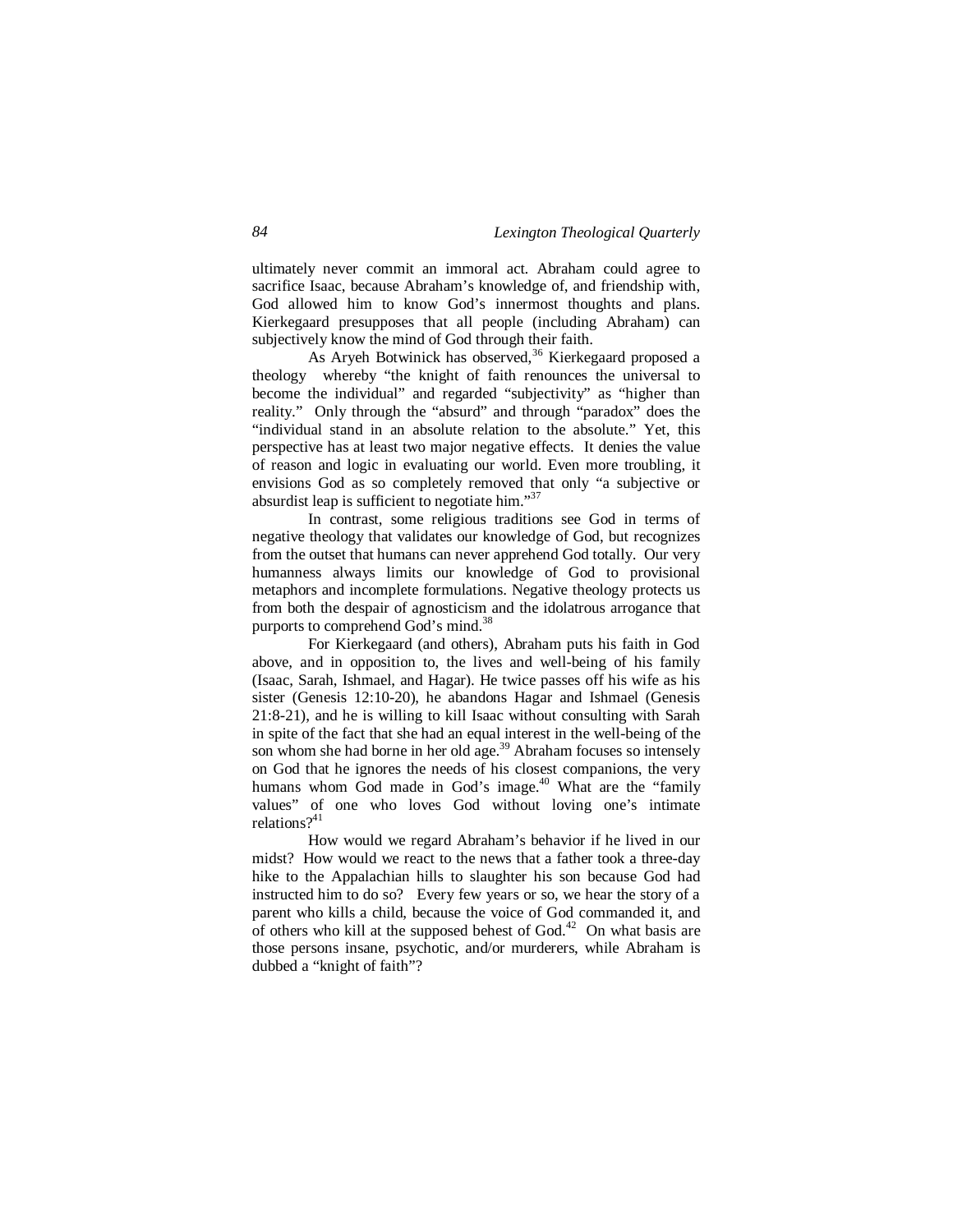Then we must ask whether we promote submissive victimhood at the expense of self-protection and self-preservation, when we idealize the image of a son who willingly allows his father to slaughter him. In fact, Isaac asks only one mild question and otherwise remains silent. Readers might find it surprising that Isaac does not more actively question his father or God, given that he had apparently reached an age beyond infancy and early childhood and that he was facing his own demise. $43$  Those who have children might find Isaac's reticence rather surprising and expect more typical questions: Are we there yet? Why is the trip taking so long? Humor aside, if Isaac had reached an old enough age, we would anticipate more probing queries: Why do we have to wait for God to provide the sheep? Could we not have brought one from our own flock? What is so important about the land of Moriah? Why are we offering this sacrifice in the first place? Father, why are you acting so strangely? Instead, the narrative portrays an absolutely compliant son who follows his father's instructions in spite of the doubts he apparently has. $44$  Are we perpetuating familial and societal violence when we memorialize a story that endorses the behavior of a menacing father and his acquiescent son?<sup>45</sup>

Throughout history, and still today, humanity has faced the haunting apparition of nations and peoples sending out their children to battle, often to die, as sacrifices for a greater purported good. One need not be a pacifist to wonder whether the story of Abraham and Isaac promotes national and ethnic violence.<sup>46</sup> Does the language of sacrifice in this narrative, which is found in the sacred texts of all the Abrahamic faiths, help to create a self-perpetuating prophecy in which humanity cyclically and unconsciously surrenders a portion of its population to potential death?<sup>47</sup> Do passages such as the *Aqedah*, which some interpreters see as a symbolic attempt of Israel (through Abraham) to suppress its own violent instincts,<sup>48</sup> actually encourage us to engage in further brutality?

Israeli writers have frequently commented on the *Aqedah* as a metaphor for the sacrifices both nations and parents have asked their children to make. For many Israelis, the *Aqedah* came to symbolize the loss of their youth in defense of the nation: Abraham attempted to sacrifice Isaac, just as modern Israel sacrificed its youth to protect its territory and ensure its security.<sup>49</sup> In the words of the Israeli poet, Haim Guri, "he [Abraham] bequeathed that hour to his heirs--they are born with a knife in their hearts."<sup>50</sup>

The need for such sacrifice is longstanding in biblical tradition. In his book, *The Death and Resurrection of the Beloved Son*,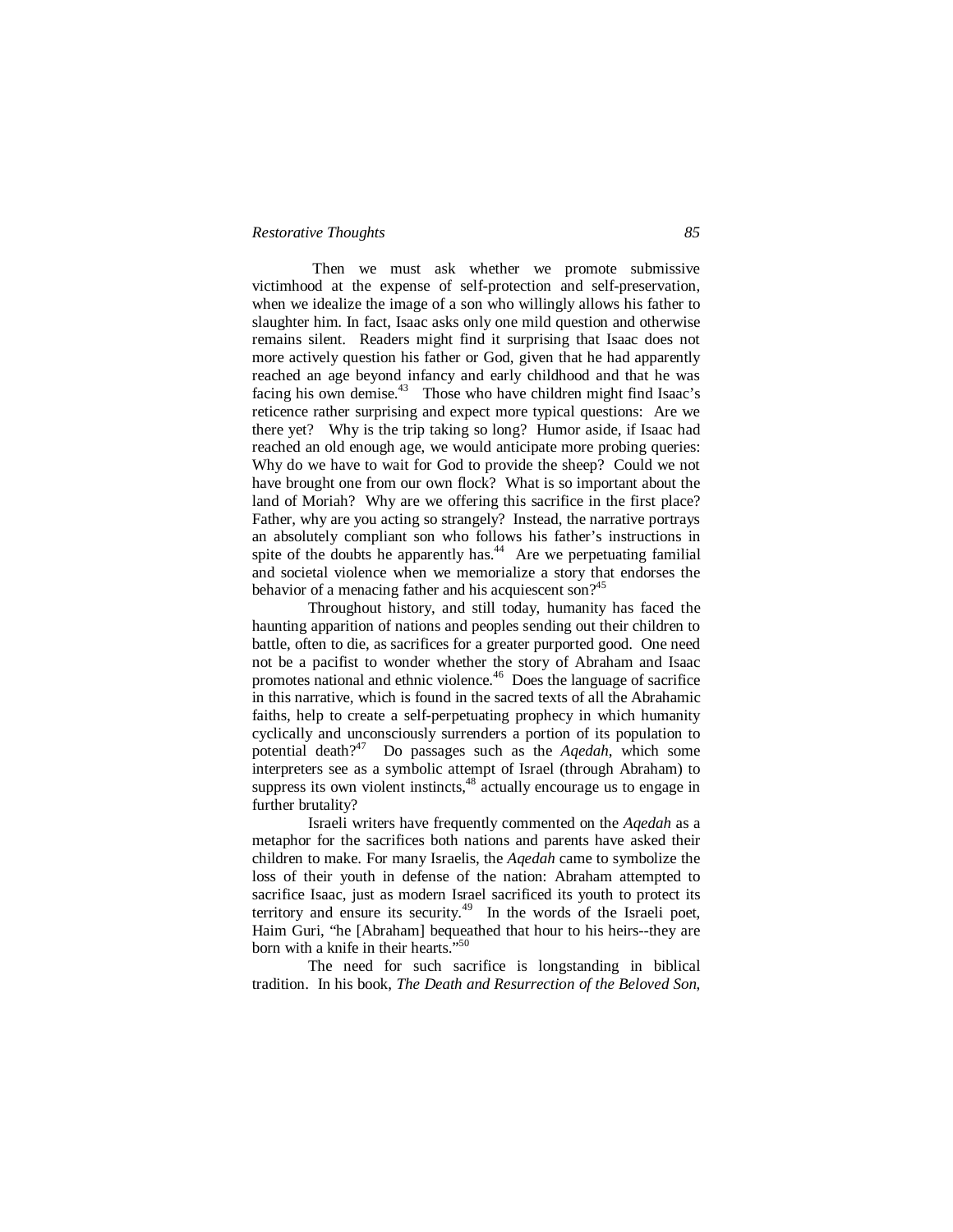Jon Levinson argues convincingly that the impulse to sacrifice the beloved child (either the first-born child or the child regarded as the equivalent of the first-born) existed frequently through sublimation in Israel's mythic imagination:<sup>51</sup> the rites of the paschal lamb in Exodus 12-13 where the sacrifice of lambs replaces the sacrifice of the firstborn Israelites; the dedication of the Levites in Numbers 8:16-19 where the dedication of the Levites replaces the sacrifice of the first-born; and Hannah's dedication of Samuel as a Nazirite in 1 Samuel 1:11, where Hannah dedicates Samuel to the Temple instead of sacrificing him. In some cases, child sacrifice found positive affirmation among biblical writers. Exodus 22:28 says so explicitly: "You shall give me the firstborn among your children"

(**yliA÷TeTi òyn<B; rw\*kB]** = *b* e *khor banekha titten-li.*). While *Exodus* reinterprets this to refer to redemption of first-born children through a substitutionary sacrifice (34:19-20) and most other biblical writers condemn child sacrifice (e.g. Jeremiah 19:5-6), some took it more literally. Take the example of *Ezekiel* who in 20:25-26 makes the following horrifying statement: "I [*i.e. God*], in turn [*following Levinson*], gave them [*i.e. Israel*] laws that were not good and decisions by which they could not live. When they set aside every "first delivery of the womb"[**µj'r: rf,P,AlKo** = *kol-peter rakham*], I defiled them in order to make them desolate so that they might know that I am the Lord"  $(20:25-26)$ <sup>52</sup> Although the well-known story of Jephthah's daughter in Judges 11:29-40, including Jephthah's vow to sacrifice whomever he first encountered at his home, is open to different interpretations, it could suggest that child sacrifice worked--in this case, allowing Jephthah to triumph over the Ammonites. Had Jephthah constructed a more cautious vow, God might have aided him in his military campaigns. Still, God does not object to the apparent slaughter of Jephthah's daughter, and the results speak for themselves. Finally, according to 2 Kings 3:26-27, the king of Moab, Mesha, sacrificed his first-born son when the battle was going poorly for Moab against Israel. In doing so, Mesha turned the tide against Israel. Again a child sacrifice proved effective. In this context, the New Testament gospel interpretation of the Christian God's sacrifice of God's son, Jesus, certainly fits an ancient pattern.

In other words, the tradition subsequent to Abraham understands ritual atonement (both animal sacrifice and dedication of persons) as a transformed child sacrifice, $53$  and it can sometimes acknowledge child sacrifice as a possible, legitimate option.<sup>54</sup> Here we have several interpretive choices, none of them mutually exclusive.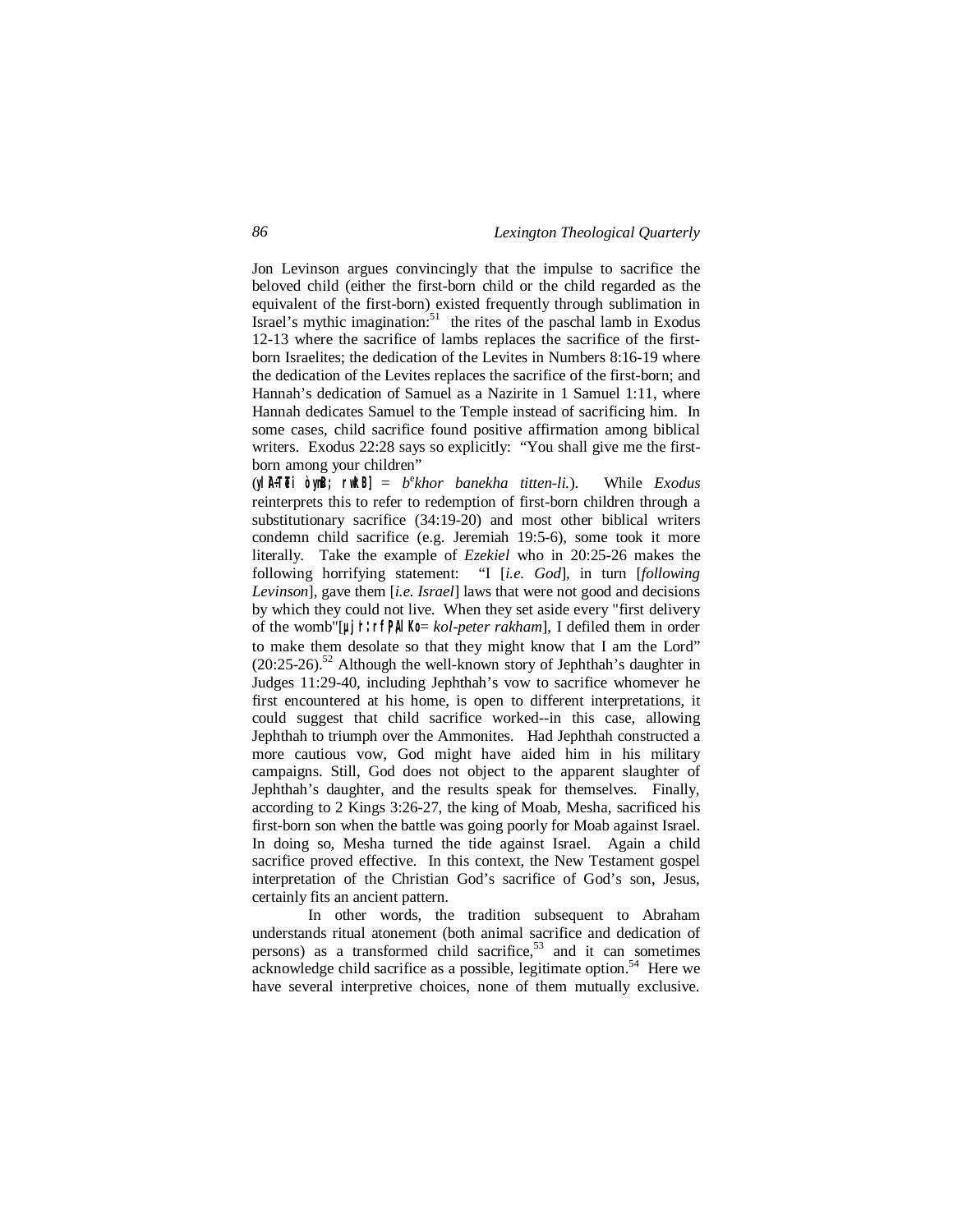Among them is that God initiated child sacrifice for God's own inscrutable purposes (perhaps as a cruel necessity in the evolution of human consciousness). Another is that, genetically predisposed to violence because violence enhanced survival for hunter-gatherers, human beings domesticated their genetic inheritance through ritualized violence that included child sacrifice. Still another, human beings engaged in child sacrifice as a learned behavior, because our early forbears believed that the deaths of some persons led to rewards for the living and consequently ensured the welfare of the groups in which they lived. Of course, there are more possibilities.

In any case, according to biblical tradition as conveyed through the internal chronology of the Mosaic account, the story of Abraham and Isaac on Mt. Moriah set a precedent for possible child sacrifice. Given the violence of human history, especially the genocidal massacres of the twentieth century, can we now hold as our paradigm a story that portrays a man who himself embarks on a mission not only of violence, but the slaughter of his son? Should we not expect more from the parent of the three major Western religions, a figure who serves as the moral exemplar for so many? Is child sacrifice, sublimated or not, an acceptable image to evoke in our liturgies and theologies? Whatever the historical origins or mitigating circumstances that might exonerate Abraham, our uncritical heroizing of Abraham's behavior in the *Aqedah* episode may be a form of idolatry that condemns his descendants--Jews, Christians, and Muslims--to follow in his gruesome footprints to Moriah, which later interpreters identified as the site of the Temple mount in Jerusalem. To what extent does the story of the *Aqedah* and its uncritical interpretation contribute to ongoing religious tension and violence?

As numerous interpreters have observed, Abraham does not engage God in any kind of conversation, but immediately sets out to obey the request of the deity. In this regard, Abraham follows the pattern of Genesis 12, when, at God's command, he unflinchingly leaves Haran for Canaan. No hesitation. No queries. No protestations. No dilatory maneuvers of any kind. He speaks no words at all. Listen. Obey. Act. The story makes no overt emotional appeals. From beginning to end, Abraham acts without emotion, as if numb and unconscious. Aptly, retired LTS professor, George Coats describes Abraham as an "automaton":<sup>55</sup> "My God, right or wrong. Yahweh, love him, or leave him."<sup>56</sup> The scene recalls a typical dream in which the dreamer watches her- or himself engaged in an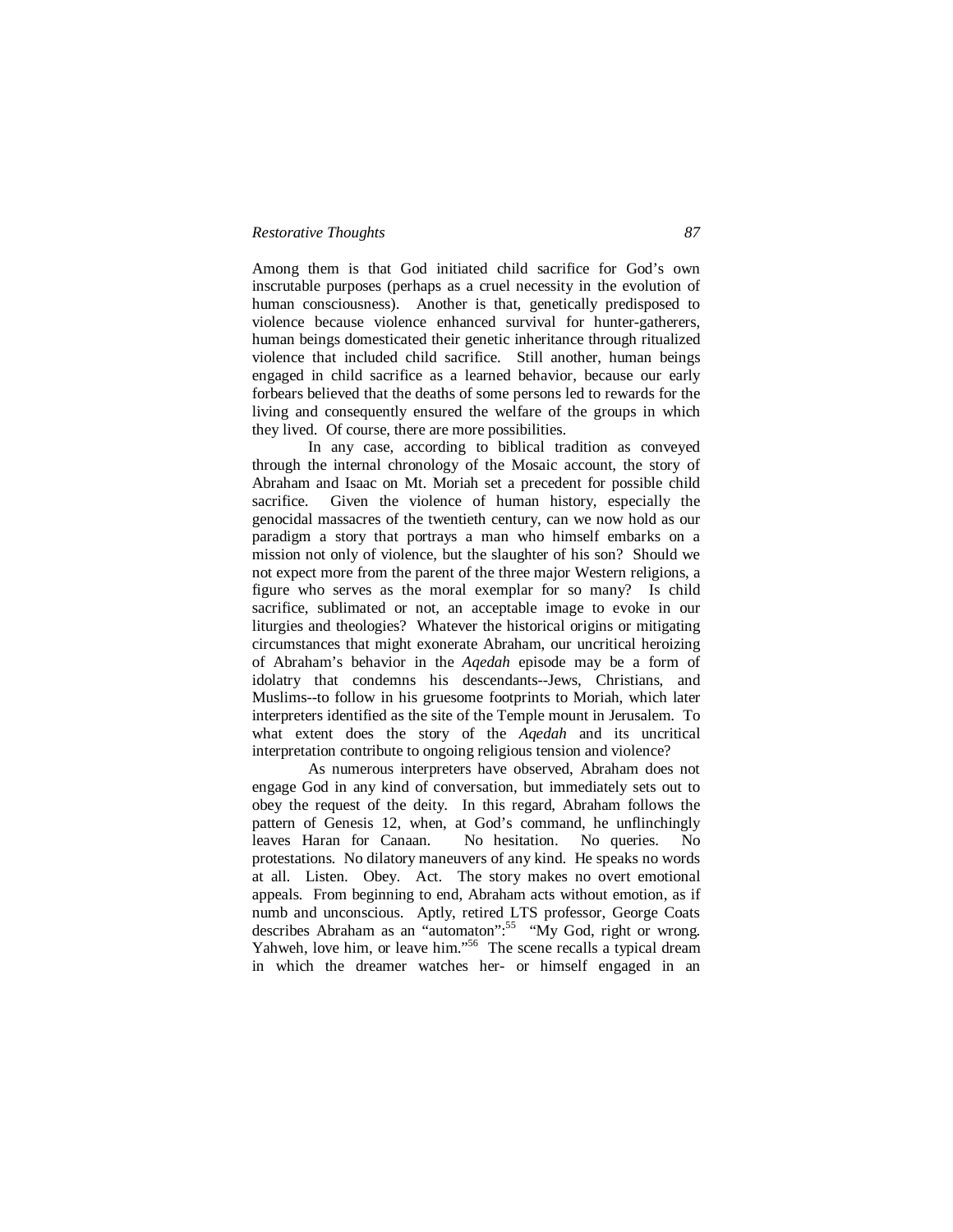incomprehensible activity, apparently unable (or perhaps unwilling) to change the course of events.<sup>5</sup>

Many consider this a laudable characteristic of Abraham's personality, an example of his willingness to obey God, no matter the consequences.<sup>58</sup> Yet, the Nazi trials at Nuremberg demonstrated once and for all that following orders could not legally serve as an excuse for crimes against humanity. There are internationally recognized legal limits to military and civilian discipline, as well as a legal requirement to abstain from fundamentally immoral behavior. After Auschwitz, why do we laud Abraham for his obedience and condemn the Nazi murderers for theirs?<sup>59</sup> Given that unquestioning obedience helped to enable the unspeakable horrors of the concentration camps, we can no longer afford to promote Abraham's compliant behavior.<sup>60</sup>

In Genesis 18:22-32, Abraham engages in an aggressive negotiation with God for the fate of Sodom. $61^\circ$  By demonstrating more courage in attempting to save the lives of strangers than the life of his own child,<sup>62</sup> Abraham seems to place a greater value on the lives of outsiders than on the lives of members of his own immediate family.

Why the silence, the laconic acceptance of a horrific fate? When confronted in Midian by the presence of God in the burning bush (Exodus 3-4), Moses repeatedly challenges God in a classic scene of kvetching (whining) questions, a performance worthy of the classic, neurotic, Jewish characters in Philip Roth novels and Woody Allen films (and considerably different from the portrayal of Moses by Charlton Heston in "The Ten Commandments"). And Moses continues his reverently obstreperous behavior in Exodus, as well as in Numbers. Could not Abraham have used some of Moses' uncertainty, circumspection, reluctance, and skepticism (qualities reflected by the stammering to which Moses was apparently subject)? $63$  For Jews, those qualities are much admired, because in this world certainty is elusive, and all interpretations are subject to future revision. So the question arises: Do we follow Moses at Midian or Abraham at Moriah?

As already discussed, the Bible provides numerous other examples of faithful Jews who engage in healthy debate with God, including Joshua, Jeremiah, Habakkuk, and Job. Other figures go the extent of testing God, such as Gideon who demands proof that God will deliver Israel (Judges 6:36-40); and Ahaz who receives an opportunity to test God (Isaiah  $7:10-17$ ).<sup>64</sup> God does not expect unquestioning loyalty, nor does God expect Israel to respond unflinchingly without fully understanding the outcome of the task at hand.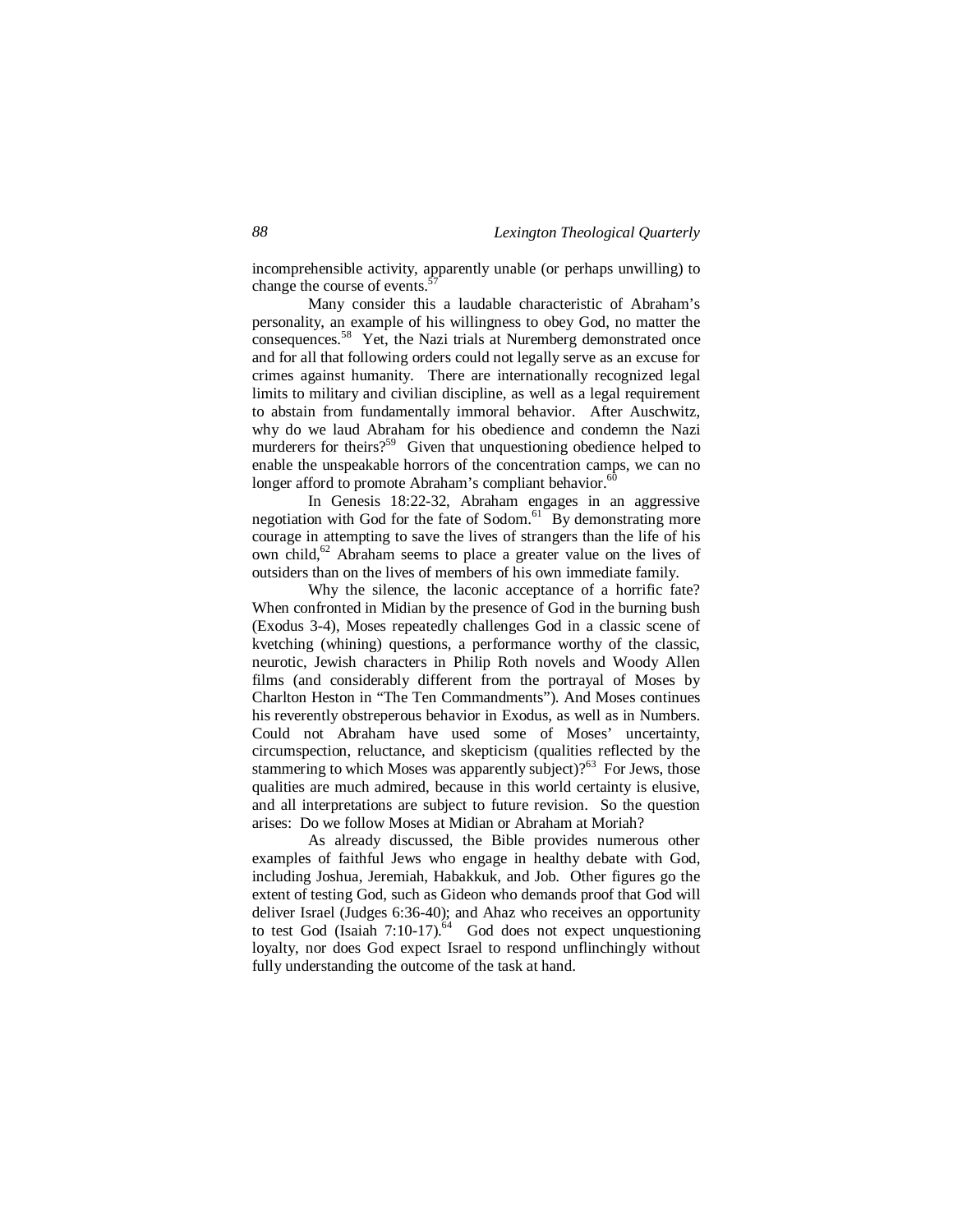When we feature this story as one of the Jewish foundation stones and read it on *Rosh ha-Shanah* without analyzing it critically and unraveling its unsavory elements, what kind of message do we send to our own children and their parents? In fact, I have known persons who found this passage and others like it in the Bible deeply disturbing. The lack of sufficient explanation and interpretation by educators and rabbis has contributed in at least a small measure to some thoughtful persons abandoning organized Jewish religious life. Those of us who interpret biblical texts for a living can no longer afford to hawk our wares to small groups of academics, but must learn to speak to congregants hungry for ways to reincorporate Torah into their lives in intelligent and meaningful ways.

That is what I propose to do here, to save this passage from oblivion for those in progressive traditions who find it frightening and distasteful and for those on the margins of our communities. I ask the questions that I do, not to disturb those already comfortable in Jewish life (or Christian or Muslim life), but to reach those who want to engage their sacred texts with the same candor that they give to other matters.

Remember: we are dealing here with Hebrew words, which can often have connotations and meanings that translations do not preserve. All interpretation starts with the Hebrew text, and, in this regard, I hope to follow in the footsteps of the great classic Torah commentators and midrash writers. In a world (both academic and popular), where historical research and the search for historical facts have such a powerful hold on the imagination, I strive to combine the best of historical-critical scholarship and close reading of language (philological and midrashic).

In the end, however, as Gerhard von Rad observed, a text such as Genesis 22 has wide parameters of interpretation.<sup>65</sup> Stories with such powerful impact and with such profound meaning for those who cherish them have what Paul Ricoeur has called a "surplus of meaning."<sup>66</sup> We probably cannot determine with certainty the intentions of the authors or editors of this kind of poetic narrative. Further, authorial intent and textual meaning may not always coincide, because a rich text takes on a life of its own. By radically limiting the meaning of the multivalent symbolism to simple descriptions and to a single historical context, we not only denude the text of its literary and spiritual power, but we fail to convey accurately the depth of its content and significance.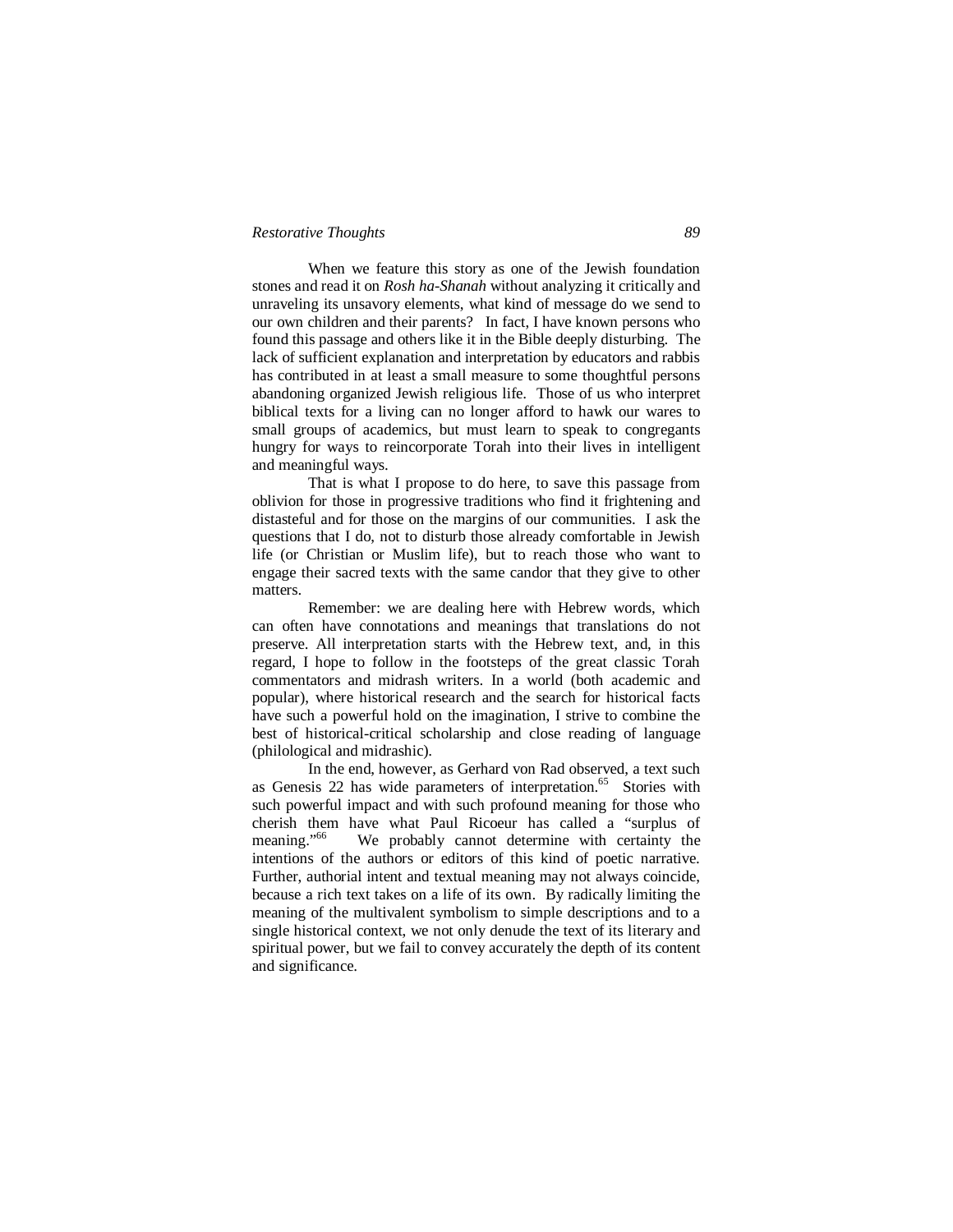If we regard a given text as transmitted words of God or as divinely inspired, we would find ourselves in the position of idolaters claiming to know God's precise purpose. Sometimes we must simply acknowledge that a wide spectrum of readings is possible and that God's intentions are ultimately unknowable.<sup>67</sup> This does not imply the existence of a completely open text, but rather the presence of a range of possible interpretations into which a story might fit. Some interpretations may simply not work.

Therefore, I will attempt to construe the original context of this passage. Yet, I also acknowledge that words have meanings that may have eluded early interpreters and may only find interpretive fruition in later periods and in different cultures, where people can see and hear what others heretofore could not. In light of this, I will carefully examine the denotations, allusions, grammar, and syntax of Hebrew words and phrases in order to draw out their complex, and sometimes surprising, significance.

#### END OF PART 1

1

Part 2 will appear in the next issue of the *Lexington Theological Quarterly*

#### **End Notes**

<sup>1</sup>For the interpretation of Abraham and his life, including the *Aqedah*, in the three largest Abrahamic faiths (Judaism, Christianity, and Islam), see Karl-Josef Kuschel, *Abraham: Sign of Hope for Jews, Christians, and Muslims* (New York: Continuum, 1995). For a sense of the vast *Aqedah* literary tradition, consult Mishael M. Caspi, *Take Now Thy Son: The Motif of the Aqedah (Binding) in Literature*, BIBAL Monograph Series, 5 (North Richland Hills, TX: BIBAL Press, 2001). On the *Aqedah* tradition in Judaism and Christianity, see Jon D. Levenson, *The Death and Resurrection of the Beloved Son: The Transformation of Child Sacrifice in Judaism and Christianity* (New Haven, CT: Yale University Press, 1993). For all three traditions (including Islam) of the *Aqedah*, see Carol Delaney, *Abraham on Trial: The Social Legacy of Biblical Myth* (Princeton, NJ: Princeton University Press, 1998). Those seeking a recent collection of essays on the *Aqedah* may find the following assortment of articles of interest: Ed Noort and Eibert Tigchelaar, eds., *The Sacrifice of Isaac: The*  Aqedah *(Genesis 22) and Its Interpretations* (Leiden: Brill, 2002). For a useful bibliography on biblical scholarship on *Gen*. 22, see Gordon J.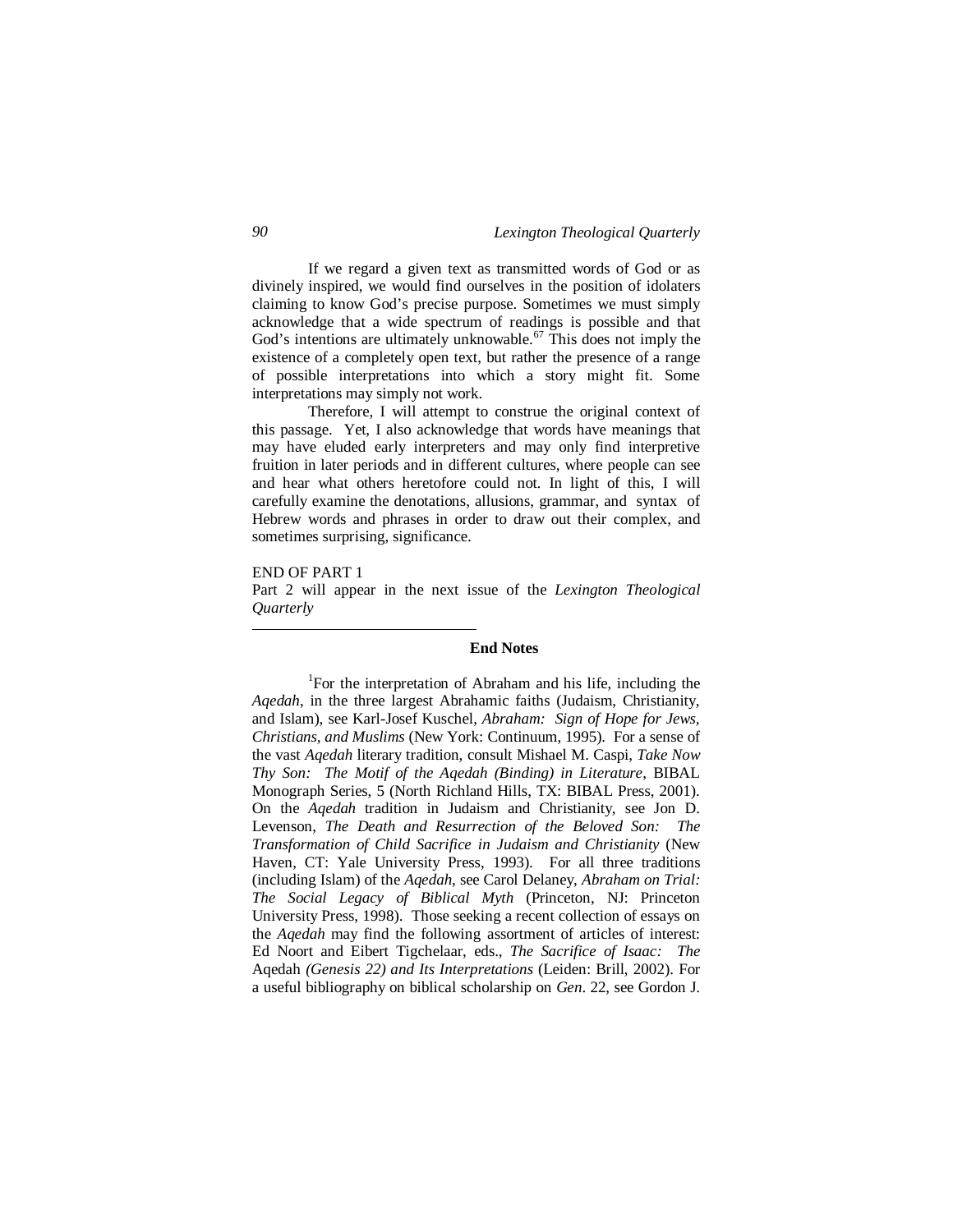Wenham, *Genesis*, Word Biblical Commentary, 1–2 (Waco, TX: Word Books, 1987–94), 2:96–97; for older bibliography, see Claus Westermann, *Genesis: A Commentary*, (Originally published as *Genesis*. Biblische Kommentar, 1, Neukirchen-Vluyn: Neukirchener Verlag, 1974–1982), trans. John J. Scullion (Minneapolis: Augsburg, 1984–86), 2:351–52, 353–54.

2 See 2 Chron 3.1. On the identification of the *Aqedah* with the Jewish temple on Mount Moriah, including references to the relevant sources (and for the Samaritan counter-tradition that located the *Aqedah* at the site of the temple on Mount Gerizim), see Isaac Kalimi, "The *Aqedah* and the Temple: A Disputed Heritage. 1. The Land / Mount Moriah, and the Site of the Jerusalem Temple in Biblical Historical Writing. 2. The Affiliation of Abraham and the Aqedah with Zion / Gerizim in Jewish and Samaritan Sources," in *Early Jewish Exegesis and Theological Controversy: Studies in Scriptures in the Shadow of Internal and External Controversies*, Jewish and Christian Heritage Series, 2 (Assen, The Netherlands: Van Gorcum, 2002), 1–57. See also R. W. L. Moberly, "The Earliest Commentary on the Akedah," *Vetus Testamentum* 38 (1988): 307; R. W. L. Moberly, "Christ as the Key to Scripture: Genesis 22 Reconsidered," in *He Swore an Oath: Biblical Themes from Genesis 12–50*, 2nd ed. (1st ed., 1993), ed. Richard S. Hess, Gordon J. Wenham, and Philip E. Satterthwaite (Carlisle, U.K.: Paternoster, 1994), 158–60. John van Seters sees the identification of Moriah with Jerusalem as a late development: *Abraham in History and Tradition* (New Haven, CT: Yale University Press, 1975), 238.

<sup>3</sup>For discussion of the trials and their identification, see Jo Milgrom, *The Binding of Isaac: The Akedah, a Primary Symbol in Jewish Thought and Art* (Berkeley, CA: BIBAL Press, 1988), 1–62; also Shubert Spero, "Abraham's Trials: Tests of Strength or Learning Experiences," *Jewish Bible Quarterly* 28, no. 2 (April-June 2000): 73– 79.

<sup>4</sup>On the *Aqedah* and martyrdom in Judaism, see Shalom Spiegel, *The Last Trial: On the Legends and Lore of the Command to Abraham to Offer Isaac as a Sacrifice, the Akedah*, translated from the Hebrew, with an introduction, by Judah Goldin (New York: Pantheon Books, 1967). Spiegel discusses how Christian persecutions of Jews in the middle ages led many Jews to the understanding that Abraham actually did successfully sacrifice Isaac and that Isaac was later resurrected.after dying. Building on the observation that the narrative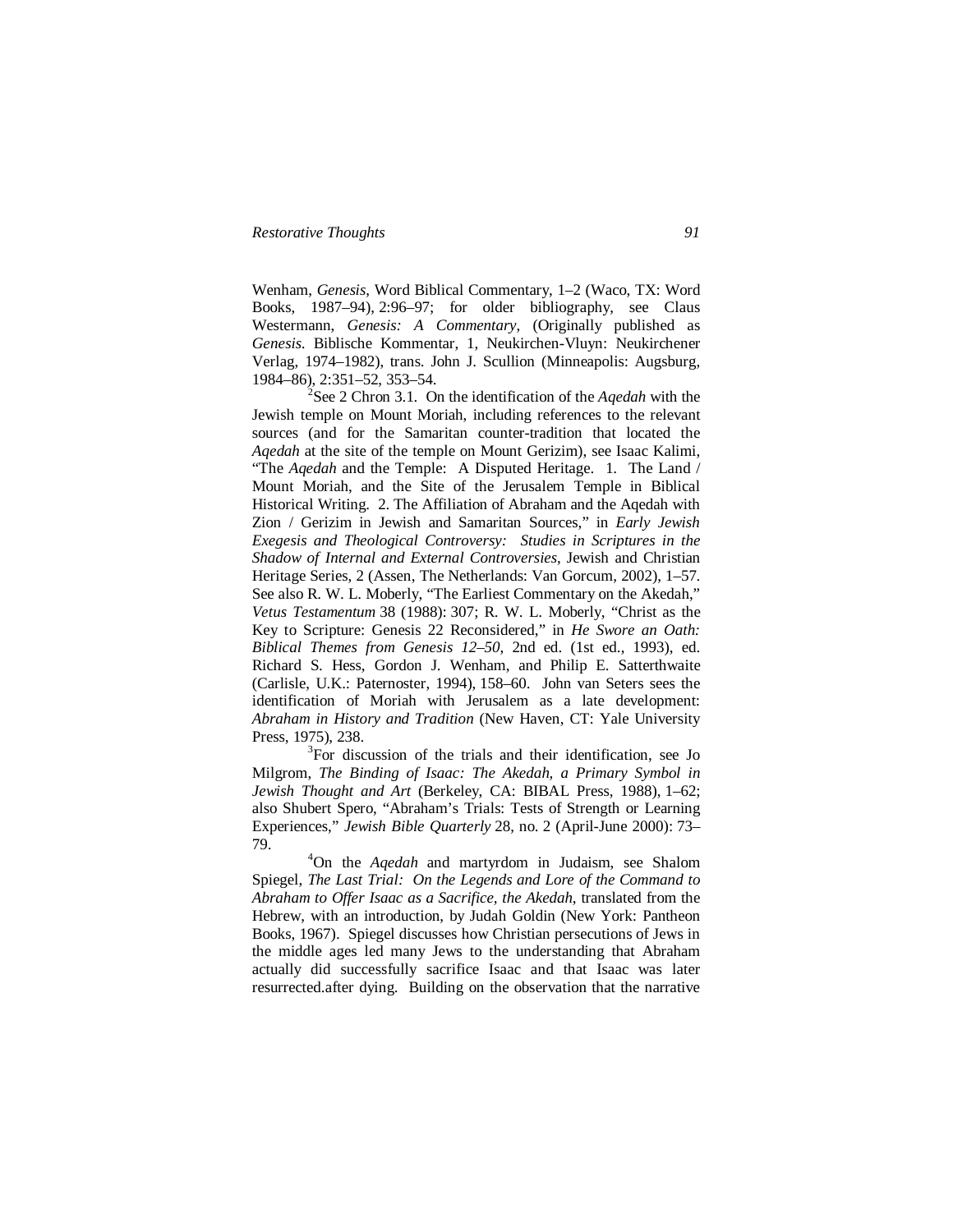does not describe Isaac accompanying Abraham down the mountain, these interpreters saw the deaths of their own children in terms of the death and resurrection of Isaac. Sometimes Jewish parents went to the extent of killing their own children before their persecutors could. On the topic of the *Aqedah* and martyrdom, see also Levenson, *Death and Resurrection*, 173–99.

For a general review of the traditional interpretation of the *Aqedah* story in Judaism, see Louis Arthur Berman, *The Akedah: The Binding of Isaac* (Northvale, NJ: J. Aronson, 1997). Less traditional, but profoundly scholarly and steeped in all the Jewish sources, is Levenson, *Death and Resurrection*. Louis Ginzberg provides a convenient collection of the sources in *The Legends of the Jews*, vols 1–2 translated by Henrietta Szold, vol 3 translated by Paul Radin (Philadelphia: Jewish Publication Society, 1909-38), 1:271–86, 5:248– 55; so also Mishael M. Caspi and Sasha Benjamin Cohen, *The Binding (Aqedah) and Its Transformation in Judaism and Islam: The Lambs of God*, Mellen Biblical Press Series, 32 (Lewiston, NY: Mellen Biblical Press, 1995), 2–51. For a discussion of the *Aqedah* in both Jewish literary sources and visual depictions, see Milgrom, *Binding*; see also Robin M. Jensen, "The Binding or Sacrifice of Isaac: How Jews and Christians See Differently," *Bible Review* 9, no. 5 (October 1993): 42– 51 for both early Jewish and Christian art. For a review of the interpretation of the *Aqedah* in some of the rabbinic materials, see Yaakov Elbaum, "From Sermon to Story: The Transformation of the *Akedah*," *Prooftexts* 6 (1986): 97–116; Lewis M. Barth, "Introducing the *Akedah*: A Comparison of Two Midrashic Presentations*," in A Tribute to Geza Vermes: Essays on Jewish and Christian Literature and History*, ed. Philip R. Davies and Richard T. White, Journal for the Study of the Old Testament Supplement Series, 100 (Sheffield: JSOT Press, 1990), 125–38; Lewis M. Barth, "Textual Transformations: Rabbinic Exegesis of Genesis 22:14," in *Bits of Honey: Essays for Samson H. Levey*, South Florida Studies in the History of Judaism, 74 (Atlanta: Scholars Press, 1993), 3–23; and Maren Niehoff, "The Return of Myth in *Genesis Rabbah* on the *Akedah*," *Journal of Jewish Studies* 46 (1995): 69–87. For a discussion of Classical (medieval and pre-modern) Jewish sources, see Rolf-Peter Schmitz, *Aqedat Jiùþaq: Die mittelalterliche jüdische Auslegung von Genesis 22 in ihren Hauptlinien*, Judaistische Texte und Studien, 4 (Hildesheim: G. Olms, 1979); and Esther Starobinsky-Safran, "Sur le sens de l'épreuve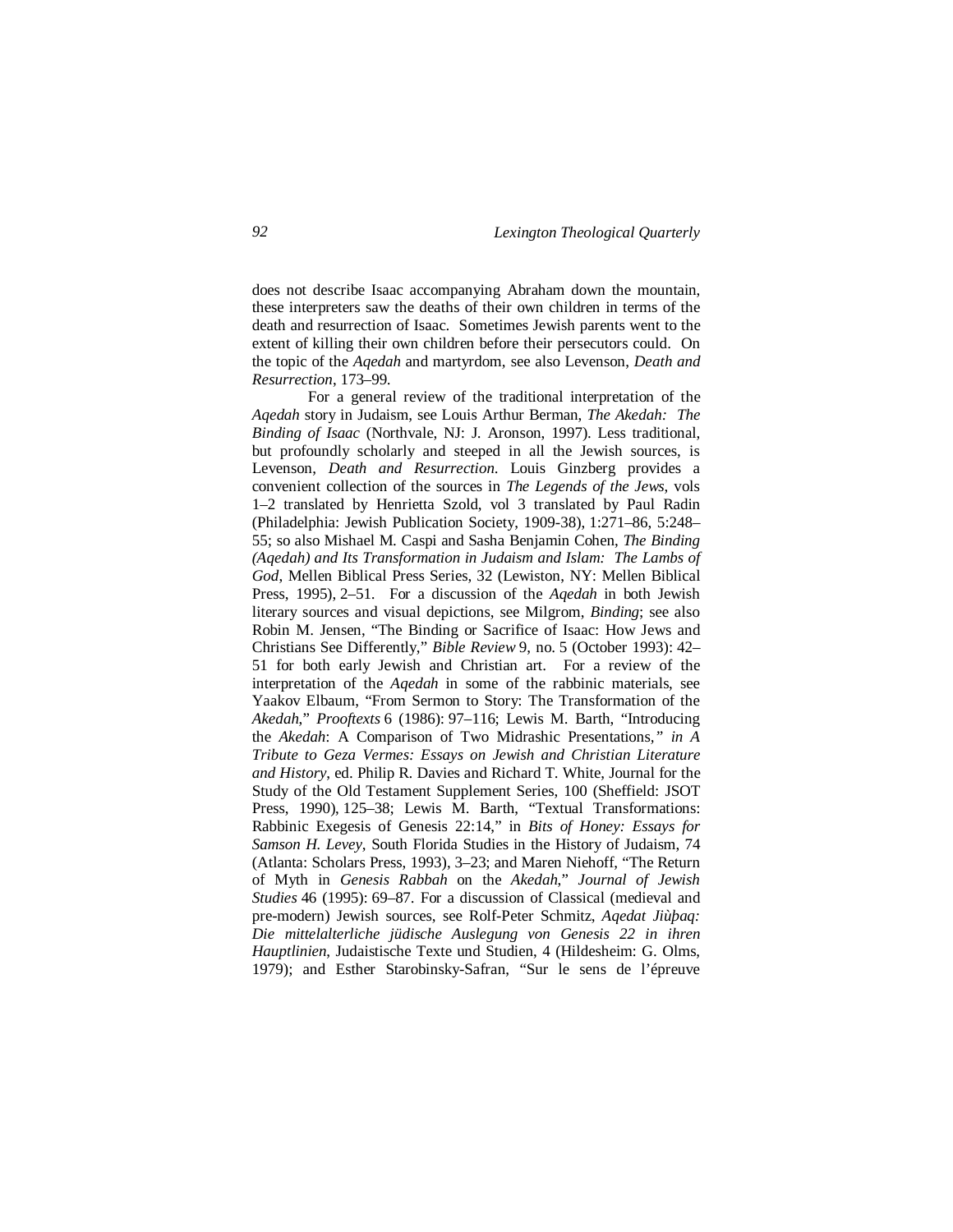(Interprétations juives de Genèse 22)," *Revue de Théologie et de Philosophie* 114 (1982): 23–35.

 $5$ On this idea, see especially vv. 17-18, which emphasize the special relationship between God and Israel and the blessings that accrue from Abraham's action.

6 For a critique of obedience from an Orthodox perspective, see Eugene Korn, "*Tselem Elokim* and the Dialectic of Jewish Morality," *Tradition* 31 (1997): 5–30, especially 24ff. He notes that Jews have understood the worth of the *Aqedah* as solely homiletic and have never regarded the *Aqedah* as halakhicly (legally) or morally normative. For that reason, Jonathan Magonet calls Abraham the "anti-model": no one should repeat what he did at Moriah ("Abraham and God," *Judaism* 33 [1984]: 160–70).

7 For the interpretation of the *Aqedah* though the lens of the holocaust, see Zev Garber and Bruce Zuckerman, "Why Do We Call the Holocaust 'the Holocaust?' An Inquiry Into the Psychology of Labels," in *Remembering for the Future: Working Papers and Addenda*, ed. Yehuda Bauer (Oxford: Pergamon Press, 1989), 1879–92 (relating the word, "holocaust," to "sacrifice, and hence "*Aqedah*"); Isabel Wollaston, "'Traditions of Remembrance': Post-Holocaust Interpretations of Genesis 22," in *Words Remembered, Texts Renewed: Essays in Honour of John F. A. Sawyer*, Journal for the Study of the Old Testament Supplement Series, 195 (Sheffield: Sheffield Academic Press, 1995), 41–51 (reviewing a variety of perspectives); Gershon Greenberg, "The Death of History and the Life of *Akeda*: Voices from War," in *The Death of God Movement and the Holocaust: Radical Theology Encounters the Shoah*, ed. Stephen R. Haynes and John K. Roth, Contributions to the Study of Religion, 55 (Westport, CT: Greenwood Press, 1999), 99–109 (reviewing Orthodox Jewish responses). To take in a portrayal of Isaac as a "survivor," see especially Elie Wiesel, *Messengers of God: Biblical Portraits and Legends* (New York: Summit Books, 1976), 69–97. For the image of the hidden face of God in the context of the *Aqedah* and the holocaust, see Eliezer Berkovits, *With God in Hell: Judaism in the Deathcamps* (New York: Sanhedrin Press, 1979), 113–31; also briefly in his *Faith After the Holocaust* (New York: Ktav, 1973), 136–37.

<sup>8</sup>For a review of various Jewish perspectives, see Levenson, *Death and Resurrection*; Berman, *Akedah*. There are other interesting Jewish interpretations as well: e.g. Michael Lerner, "The Binding of Isaac," *Tikkun* 7 (September-October 1992): 7–8. Lerner suggests that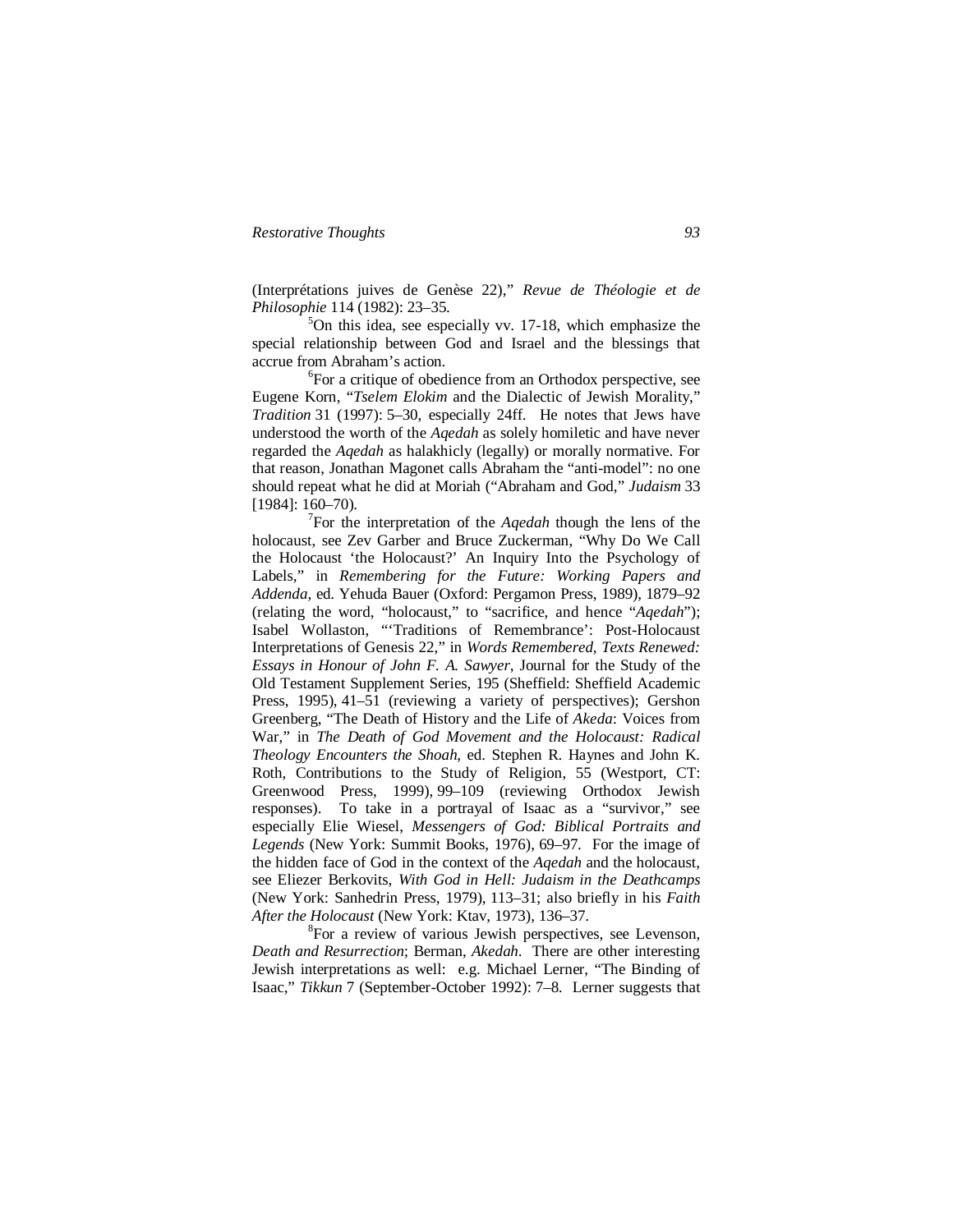the *Aqedah* teaches Abraham not to treat his son as an object or tool for the perpetuation of his glorious progeny, but as a being (subject) worthy of respect in his own right. This recalls the interpretations of some biblical critics (both Jewish and Christian): Devora Steinmetz, *From Father to Son: Kinship, Conflict, and Continuity in Genesis*, Literary Currents in Biblical Interpretation (Louisville, KY: Westminster/John Knox Press, 1991), 50–85 (who argues that Abraham learned to see more clearly -- that is, to interpret his world correctly); and Phyllis Trible, "Genesis 22: The Sacrifice of Sarah," in *'Not in Heaven': Coherence and Complexity in Biblical Narrative*, ed. Jason P. Rosenblatt and Joseph C. Sitterson, Jr., Indiana Studies in Biblical Literature (Bloomington, IN: Indiana University Press, 1991), 170–91 (who argues that Abraham learns non-attachment): Not surprisingly, these perspectives diverge from the traditional Jewish view that Abraham always loved his son unconditionally: e.g. Joseph B. Soloveitchik, "Majesty and Humility," *Tradition* 17 (1978): 36.

According to Robert Eisen, Abraham did not argue with God over the fate of the residents of Sodom (Gen 18:17-33), but rather God engaged Abraham in a Socratic dialogue in order to teach Abraham moral maturity. The *Aqedah* confirmed for God that Abraham had finally learned the lessons of that encounter: "The Education of Abraham: The Encounter Between Abraham and God Over the Fate of Sodom and Gomorrah," *Jewish Bible Quarterly* 28, no. 2 (April-June 2000): 80–86. Shubert Spero understands the ten trials of Abraham culminating in the *Aqedah* as learning experiences that taught Abraham to develop his full humanity: "Abraham's Trials"; see *Gen*. 17:1, "Be exemplary ( $\mu$ mit; hyh) $\theta = w^e h^e$ yeh *tamim*). Unlike Noah, who was always fully developed, Abraham had to learn. For modern Israeli views that take a more critical perspective on the *Aqedah*, see n. 49 below.

<sup>9</sup>On the *Aqedah* in the New Testament, still fundamental is Nils A. Dahl, "The Atonement: An Adequate Reward for the Akedah (Ro 8:32)," in *Neotestamentica et Semitica: Studies in Honour of Matthew Black* (Edinburgh: T. & T. Clark, 1969), 15–29. For the interpretation of Abraham in early Christian tradition (including the New Testament), see Jeffrey S. Siker, *Disinheriting the Jews: Abraham in Early Christian Controversy* (Louisville, KY: Westminster/John Knox Press, 1991); also, for Paul, Roy A. Harrisville, *The Figure of Abraham in the Epistles of St. Paul: In the Footsteps of Abraham* (San Francisco: Mellen Research University Press, 1992). There is considerable literature on the figure of Abraham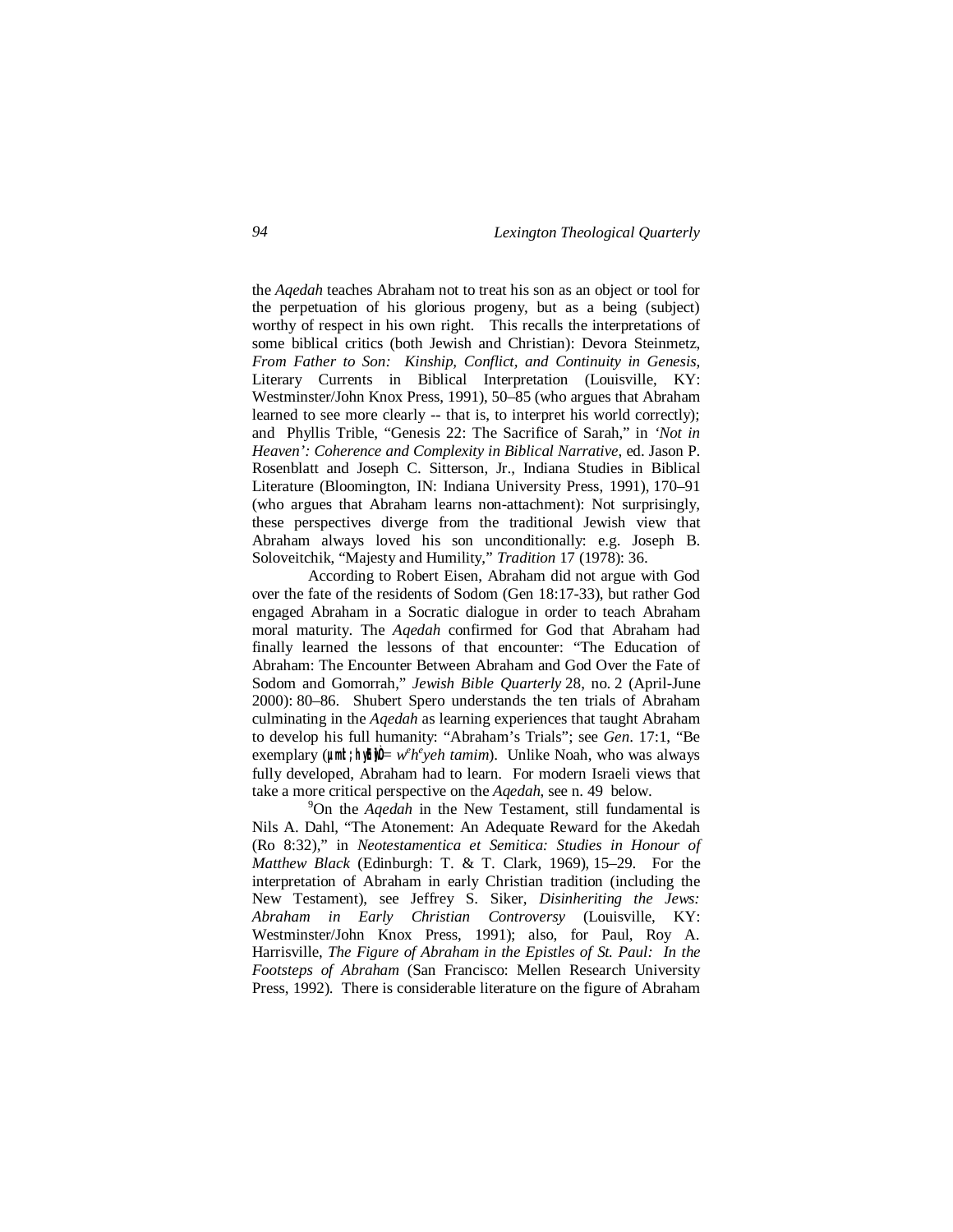in individual works from the New Testament and early Christianity. On the interpretation of Isaac in the New Testament, see J. Edwin Wood, "Isaac Typology in the New Testament," *New Testament Studies* 14 (1968): 583–89; L. Sabourin, "Isaac and Jesus in the Targums and the NT," *Religious Studies Bulletin* 1 (1981): 37–45; James Swetnam, *Jesus and Isaac: A Study of the Epistle to the Hebrews in the Light of the Aqedah*, Analecta Biblica, 94 (Rome: Biblical Institute Press, 1981). For a broad overview of the interpretation of the *Aqedah* in Christianity, see David Lerch, *Isaaks Opferung, christlich gedeutet: Eine auslegungsgeschichtliche Untersuchung*, Beiträge zur Historischen Theologie, 12 (Tübingen: J. C. B. Mohr (Paul Siebeck), 1950). See also the bibliography in the following footnote.

<sup>10</sup>Jewish tradition is somewhat more ambivalent about this, regarding the story as in part a repudiation of human sacrifice and an affirmation of the worth of human life. Although Jewish sources accept the notion of substitutionary atonement and apply it to the *Aqedah* (e.g. see the commentary on Gen 22 by Baþya ben Asher ÿlava), they do not generally view martyrdom as exclusively positive (certainly not to the degree found in Christian hagiographic and martyrological literature). For they also place one of their highest values on the sacrality of human life. On the whole topic of child sacrifice in early Judaism and Christianity, see Levenson, *Death and Resurrection*; for a different point of view, see Delaney, *Abraham on Trial*, especially chapters 3-4.

Some have questioned the existence of pre-Christian Jewish interpretation of the *Aqedah* as a form of substitutionary atonement: Philip R. Davies and Bruce Chilton, "The *Aqedah*: A Revised Tradition History," *Catholic Biblical Quarterly* 40 (1978): 514–46; Bruce D. Chilton, "Isaac and the Second Night: A Consideration," *Biblical* 61 (1980): 78–88; Philip R. Davies, "Passover and the Dating of the *Aqedah*," *Journal of Jewish Studies* (1979): 59–67; and Bruce D. Chilton, "Recent Discussion of the *Aqedah*," in *Targumic Approaches to the Gospels: Essays in the Mutual Definition of Judaism and Christianity*, Bruce Chilton, Studies in Judaism (Lanham, MD: University Press of America, 1986), 39–49.

Israel Levi, Hans-Joachim Schoeps, Geza Vermes, Roger Le Déaut and Robert J. Daly have supported the opposite position, that (even prior to the New Testament) Jews associated the *Aqedah* with substitutionary atonement: see Robert J. Daly, "The Soteriological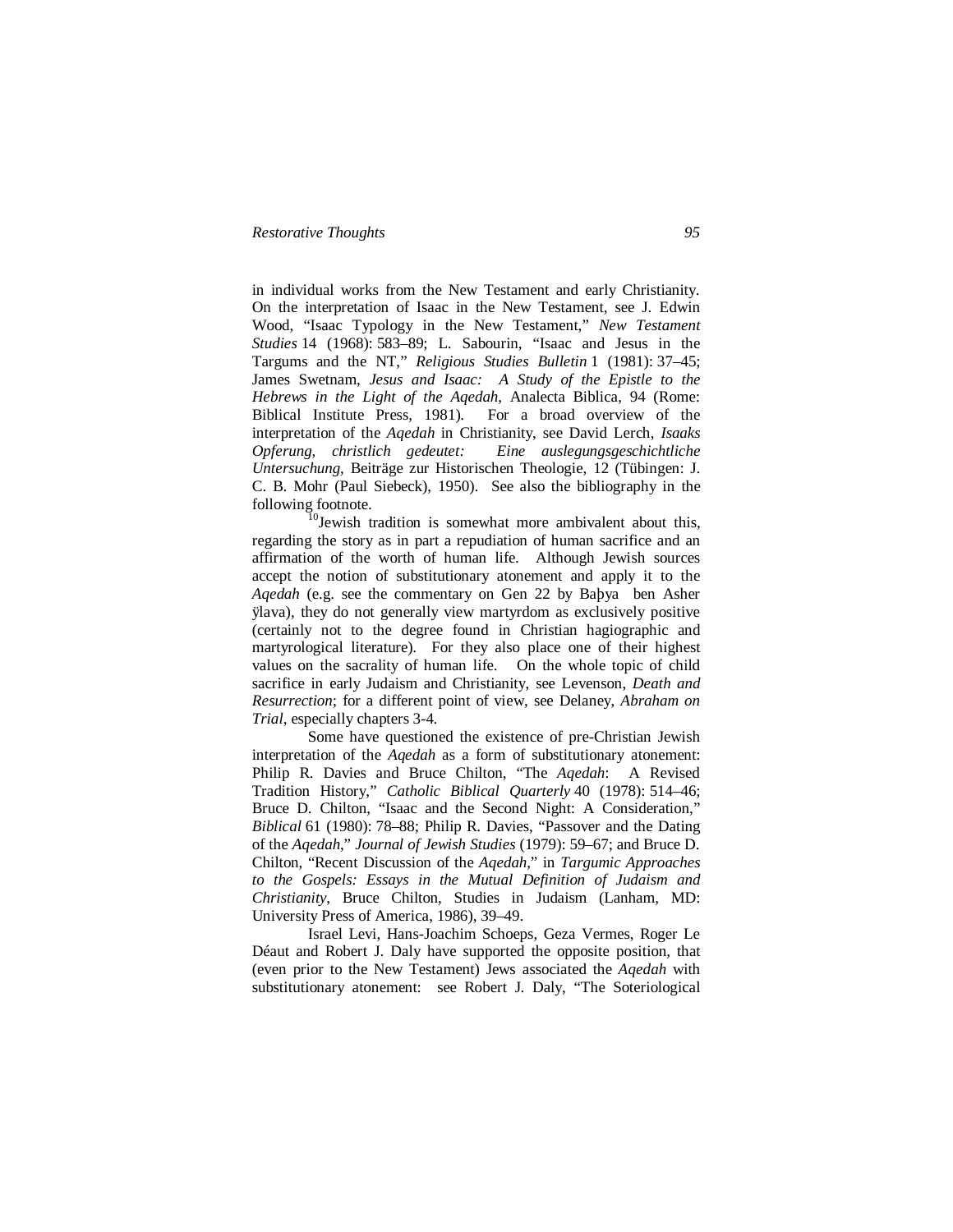Significance of the Sacrifice of Isaac," *Catholic Biblical Quarterly* 39 (1977): 45–75 (with references to earlier bibliography on pp. 47-9). See also Robert Hayward, "The Present State of Research Into the Targumic Account of the Sacrifice of Isaac," *Journal of Jewish Studies* 32 (1981): 127–50. Fundamental is Geza Vermes, "Redemption and Genesis XXII: The Binding of Isaac and the Sacrifice of Jesus," in *Scripture and Tradition in Judaism: Haggadic Studies*, ed. P. A. H. de Boer, Studia Post-Biblica (Leiden: Brill, 1961), 193–227, who established the argument on behalf of a pre-Christian atonement tradition. Vermes has utilized a recently discovered fragment of *Gen*. 22 from Qumran to support his position: "New Light on the Sacrifice of Isaac from 4Q225," *Journal of Jewish Studies* 47 (1996): 140–46. For critiques of Vermes (though not siding with Chilton and Davies), see Alan F. Segal, "The *Akedah*: Some Reconsiderations," in *Geschichte - Tradition - Reflexion: Festschrift für Martin Hengel zum 70. Geburtstag*, ed. Hubert Cancik, Hermann Lichtenberger, and Peter Schäfer (Tübingen: J.C.B. Mohr (Paul Siebeck), 1996), 99–116; and Joseph A. Fitzmyer, "The Sacrifice of Isaac in Qumran Literature," *Biblica* 83 (2002): 211–29. In his fundamental work, Jon Levenson has argued for a very ancient tradition: see *Death and Resurrection*, 176ff. The evidence of the book of Jubilees 17-18 (together with suggestive elements from the newly discovered Qumran fragment) remains very strong, supporting some version of the position of Vermes, *et al*.

In any case, by the time of the rabbis, the association of the *Aqedah* with substitutionary atonement had found clear and definitive acceptance, albeit rarely with the full confidence and gusto of Christian interpreters. Robert Hayward argues against the Chilton/Davis thesis that this later Jewish tradition developed in response to Christian atonement theology: "The Sacrifice of Isaac and Jewish Polemic Against Christianity," *Catholic Biblical Quarterly* 52 (1990): 292–306. Robin M. Jensen suggests that Jews in late antiquity (rabbinic period) understood the *Aqedah* as an expiatory atonement for the future sins of the people of Israel that could serve in the stead of the Temple cultic system; on the other hand, early Christians understood the *Aqedah* as a metaphor for Christ's sacrifice. That is, for Jews, the *Aqedah* replaced the Temple rituals and sacrifices; for Christians, the sacrifice of Christ replaced the *Aqedah*: Jensen, "Binding or Sacrifice." For the continuing importance of the *Aqedah* as a theological predecessor for the crucifixion of Jesus, see Ted Peters, "Isaac, Jesus, and Divine Sacrifice," *Dialog* 34 (1995): 52–56. On the other hand, R.W.L.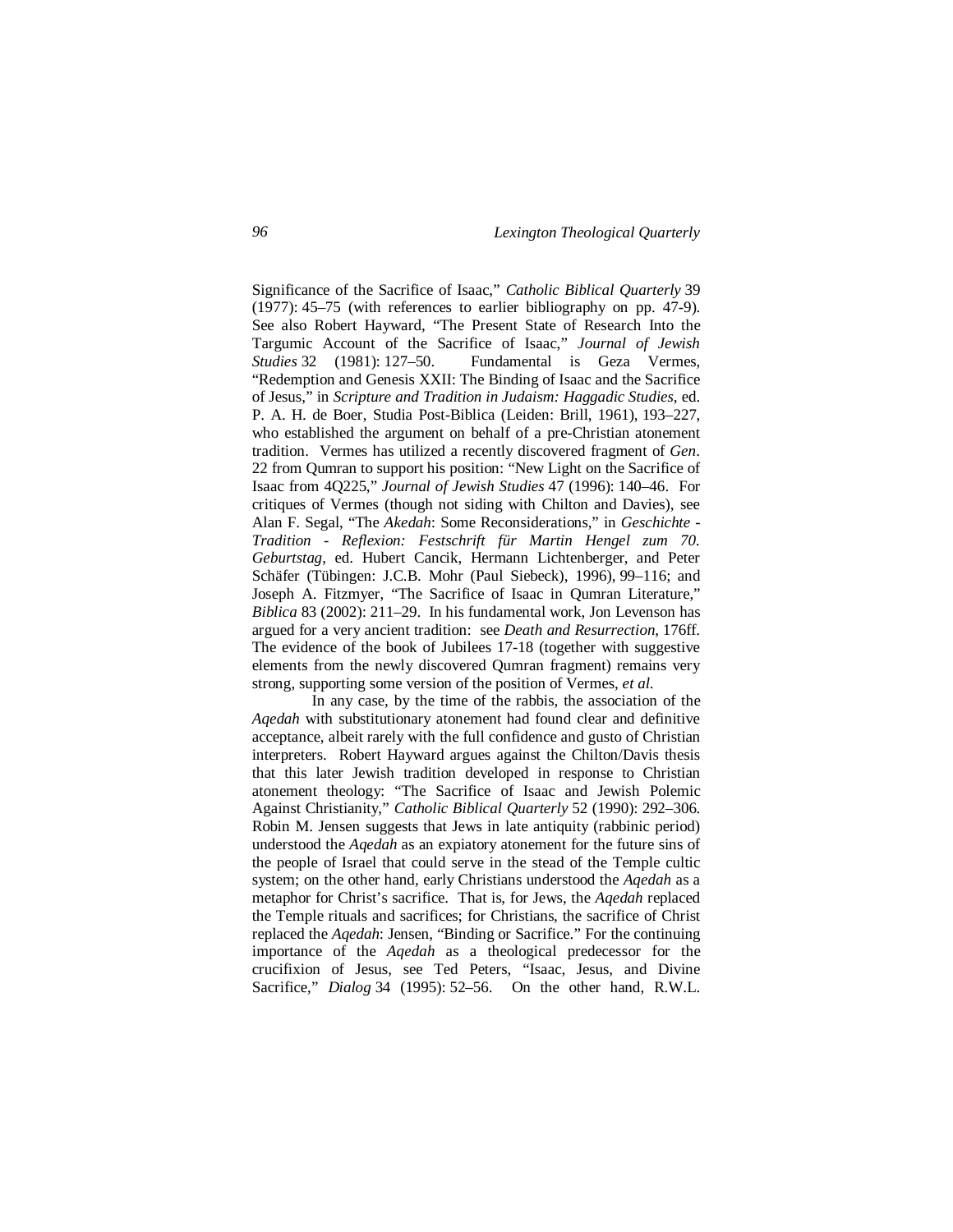Moberly sees not the crucifixion, but rather the call to discipleship, as the major locus of influence of the *Aqedah* in the New Testament: Moberly, "Christ as the Key," 170–73.

<sup>11</sup>The Qur'an does not identify the son, but later Muslim interpreters divide into two camps (one favoring Isaac, the other, Ishmael), with the proponents of Ishmael eventually triumphing. For a review of the Islamic literature, see the following: Reuven Firestone, "Abraham's Son as the Intended Sacrifice (*al-Dhabãþ*, Qur'an 37:99– 113): Issues in Qur'anic Exegesis," *Journal of Semitic Studies* 34 (1989): 95–131; Suliman Bashear, "Abraham's Sacrifice of His Son and Related Issues," *Islam* 67 (1990): 243–77; Jacques Doukhan, "The *Aqedah* at the 'Crossroad': Its Significance in the Jewish-Christian-Muslim Dialogue," *Andrews University Seminary Studies* 32 (1994): 29–40; and Caspi and Cohen, *Binding*, 54–122. See also Delaney, *Abraham on Trial*. For an attempt at comparing the rabbinic understanding of the *Aqedah* (and of God) as inherently elusive and mysterious with a similar interpretation found in the Qur'an, see Aryeh Botwinick, "Political Abuse of a Biblical Paradigm: The Case of the *Akeidah*," *Telos* 33 (2002): 7–54.

 $12$ In this article, I use the pronouns, "It," "Its," and "Itself" to refer to God. I realize that many people differ on the use of such pronouns in English and the proper translation of the Hebrew pronoun,  $hu'$  (=  $\partial x$ ), into English. In English, "it" does not solely indicate nonhuman entities (inanimate objects, plants, and certain animals), but also persons whose gender "is unspecified, unknown, or irrelevant" (*American Heritage Dictionary of the English Language,* 4th ed, 2000): e.g. "Tell me who **it** is." In Hebrew, *hu'* ("he) and *hi'* (**ayhi** = "she") indicate both persons and inanimate objects, depending on the gender of the referent noun. While Hebrew nouns and pronouns divide into male and female categories, that did not mean that those words possessed male and female characteristics. Further, *hu*' (pointed by the Masoretes as  $hi(w') = \partial x / \partial y$  can often mean "she" in the Bible (e.g. Gen 3:16), especially in the Pentateuch. So the pronoun *hu'* did not definitively indicate God's gender, or whether God even had a gender.

 $13$ Immanuel Kant was one of the earliest to critique Gen 22 and Abraham's behavior. See the discussions in Emil L. Fackenheim, *Encounters Between Judaism and Modern Philosophy: A Preface to Future Jewish Thought* (New York: Basic Books, 1973), 33–35; Jon D. Levenson, "Abusing Abraham: Traditions, Religious Histories, and Modern Misinterpretations," *Judaism* 47 (1998): 259–62 and *passim*;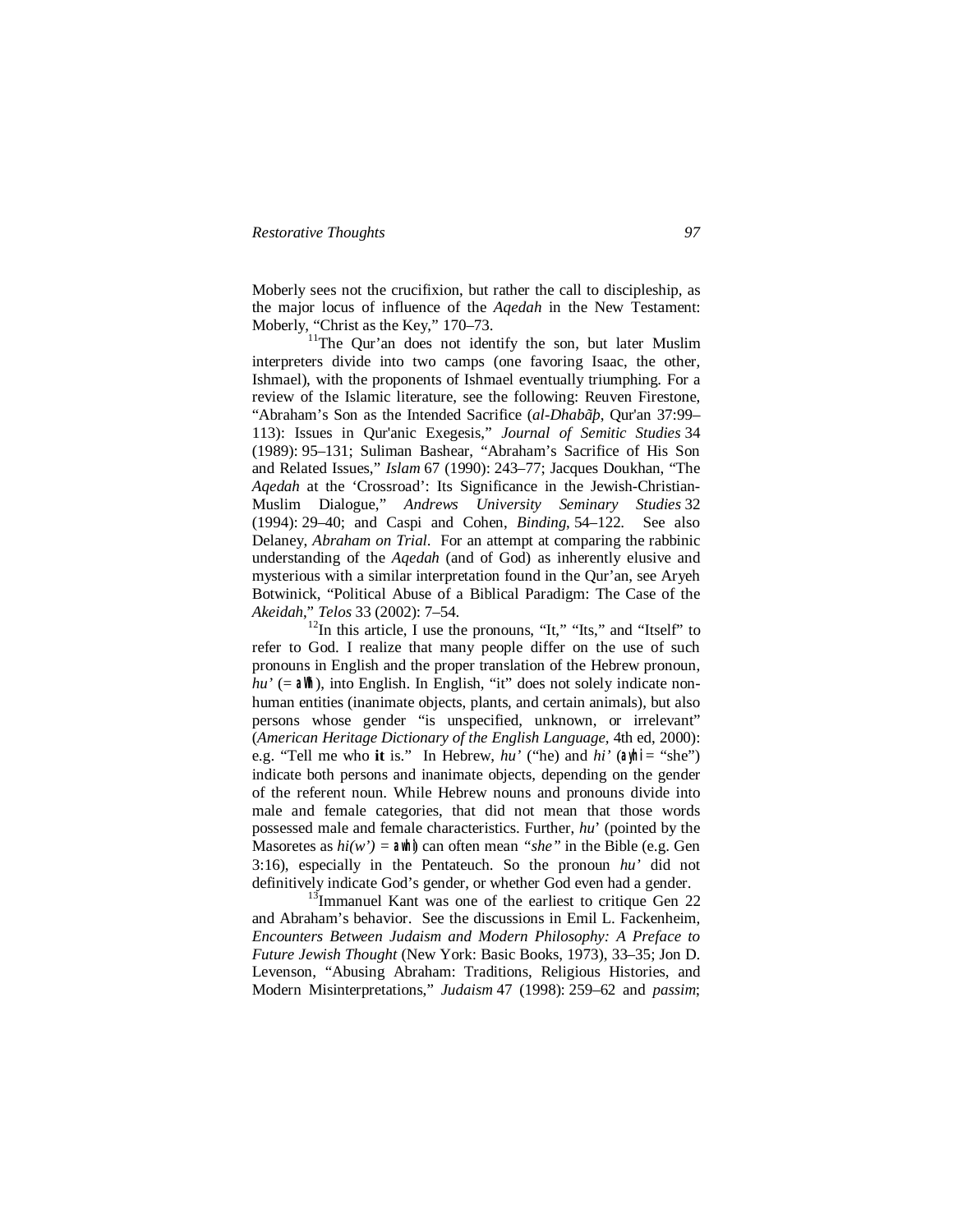Berel Dov Lerner, "Saving the *Akedah* from the Philosophers," *Jewish Bible Quarterly* 27, no. 3 (July-September 1999): 167–73.

<sup>14</sup>With the exception of some traditions in the Middle Ages: See n. 4 above. Likewise there are Christian traditions in which Jesus survives, particularly among the Gnostics.

<sup>15</sup> Jews have also frequently complained and lamented to God. For example, Psalm 13 describes a person prayerfully crying out to God, because God has forgotten them. In a Yiddish song by Shimon Shmuel Frug, "*Zamd un Shtern*" ("Sand and Stars"), the singer complains to God that God had fulfilled the promise to Abraham in the matter of sand, but "where are the stars?" For more on Frug and this reference, see the article in the *Encyclopedia Judaica (Cecil Roth, Encyclopaedia Judaica* [Jerusalem; New York: Encyclopaedia Judaica; Macmillan, 1971–72]): "Frug, Shimon Shmuel.". This song is wellknown, and there are many recordings of it. For the tradition of arguing with God in Judaism, see Anson Laytner, *Arguing with God: A Jewish Tradition* (Northvale, NJ: J. Aronson, 1990).

<sup>16</sup>Some commentators object strongly to what they regard as an anachronistic critique of sacrifice in the ancient world, including the anticipated sacrifice of Gen 22: e.g. Moberly, "Christ as the Key," 156– 57; Levenson, "Abusing Abraham." In some regards, they are quite right, especially when dealing with historical questions. Yet, while we must understand the historical and cultural contexts which make possible certain practices, in the end, we have no choice but to make some kind of ethical judgments, especially since many of us (especially those active in congregations) use these stories to guide our own lives. Obviously, circumstances mitigate culpability, but they do not serve as total pardons. Nor do they exempt us from the process of thoughtful discernment in which we as moral beings must engage.

<sup>17</sup>*Das Opfer des Abraham: Mit Texten von Luther, Kierkegaaard, Kolakowski und Bildern von Rembrandt*, Kaiser Traktate, 6 (Munich: Chr. Kaiser, 1971), 28. For a summary of Von Rad's views on the *Aqedah* (including the passages cited here), see David C. Hopkins, "Between Promise and Fulfillment: Von Rad and the 'Sacrifice of Abraham,'" *Biblische Zeitschrift* 24 (1980) 180-193.

<sup>18</sup>*Old Testament Theology*, (Based on *Theologie des Alten Testaments*: Einführung in die evangelische Theologie, 1, 2 vols., 2nd ed., Munich: Kaiser, 1957–1960), 1. *The Theology of Israel's Historical Traditions*. 2. *The Theology of Israel's Prophetic Traditions*. (New York: Harper & Row, 1962–65), 1:174. James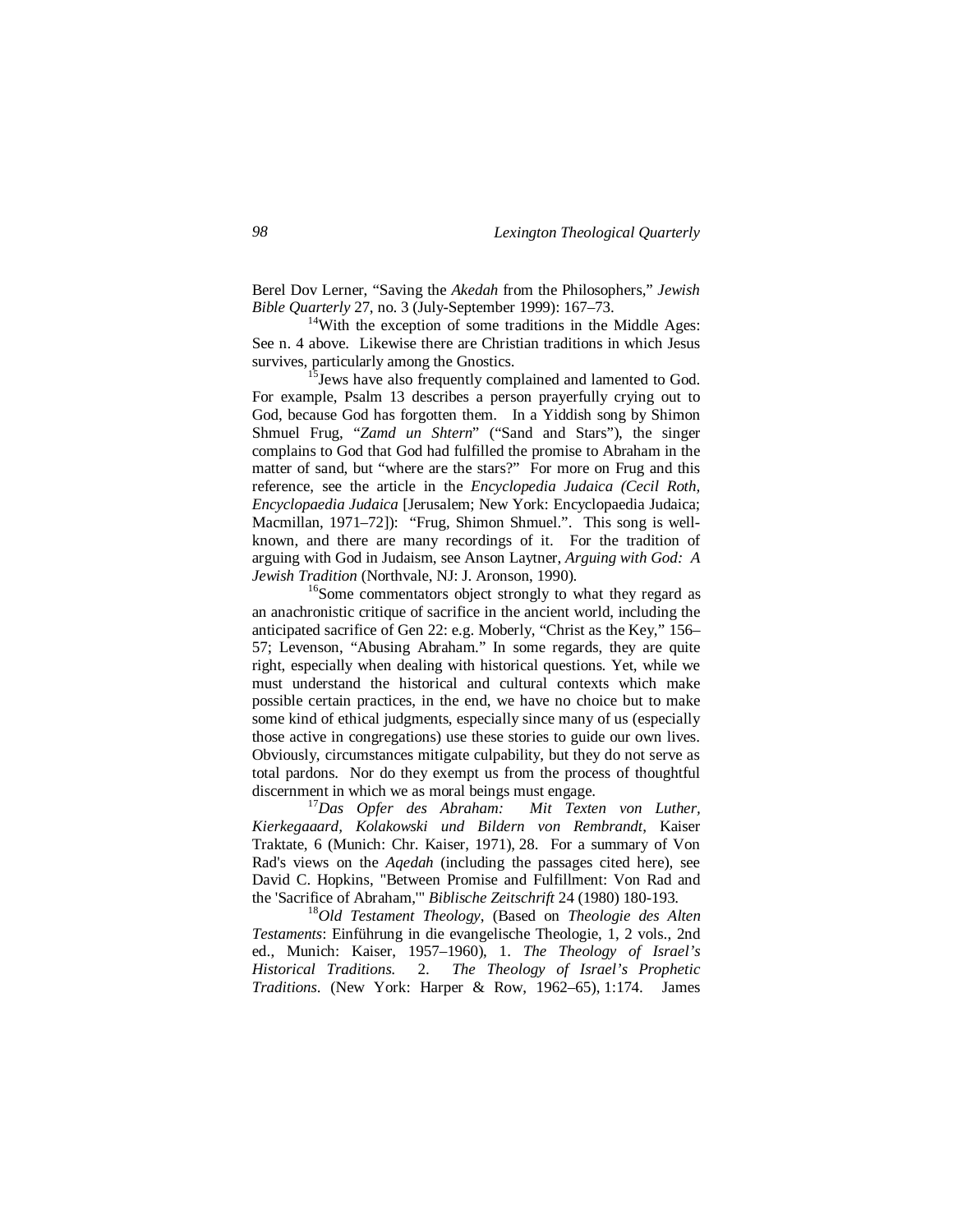Crenshaw also puts it eloquently: "Having already turned his back on the past, Abraham hears a command to give up the future. Nothing is left for him now but the living present . . . " *A Whirlpool of Torment: Israelite Tradition of God as an Oppressive Presence*, Overtures to Biblical Theology, 12 (Philadelphia: Fortress Press, 1984), 19.

<sup>19</sup>Gerhard von Rad, *Genesis: A Commentary*, (Originally published as *Das erste Buch Mose, Genesis*: Göttingen: Vandenhoeck & Ruprecht, 1956), trans. John H. Marks, The Old Testament Library (London: SCM, 1961), 239.

<sup>20</sup>Some have suggested that God did not know Abraham's potential response in Gen 22 and used the test as a learning experience about humanity (Abraham specifically): Terence E. Fretheim, "God, Abraham, and the Abuse of Isaac," *Word & World* 15 (1995): 53–56.

 $21$ This may explain why some interpreters, including the great biblical exegete, Gerhard von Rad have viewed Abraham, not Isaac, as the true sacrifice in the passage: See the discussion in von Rad, *Genesis*, 230–40; with commentary on von Rad by Moberly, "Christ as the Key," 163–70.

<sup>22</sup>Stanley Milgram, *Obedience to Authority: An Experimental View* (New York: Harper Colophon, 1974). Others have sought to confirm the results of Milgram's experiments. See the nurse study, in which a vast majority of nurses were willing to endanger patients when doctors ordered them to give excessively large doses of a drug: Charles K. Hofling et al., "An Experimental Study in Nurse-Physician Relationships," *Journal of Nervous and Mental Disease* 143 (1966): 171–80. Cf. the study where over half the sample of nurses admitted in a questionnaire that they had complied with a doctor's orders even though they regarded those orders as unsafe: Annamarie Krackow and Thomas Blass, "When Nurses Obey or Defy Inappropriate Physician Orders: Attributional Differences," *Journal of Social Behavior and Personality* 10 (1995): 585–94. (Thanks to Thomas Zentall of the University of Kentucky for the nurse study references.)

<sup>23</sup>In fact, Milgram conducted this experiment because many of his contemporaries denied that people would continue to obey immoral commands. Consequently, his experiment serves as a sober reminder of humanity's potential for unquestioning obedience and the consequent suffering that ensues. In fact, how much does Abraham's behavior in Genesis 22 differ from that of the subjects of the Milgram experiment? Personally, I am glad that Milgram did what he did, but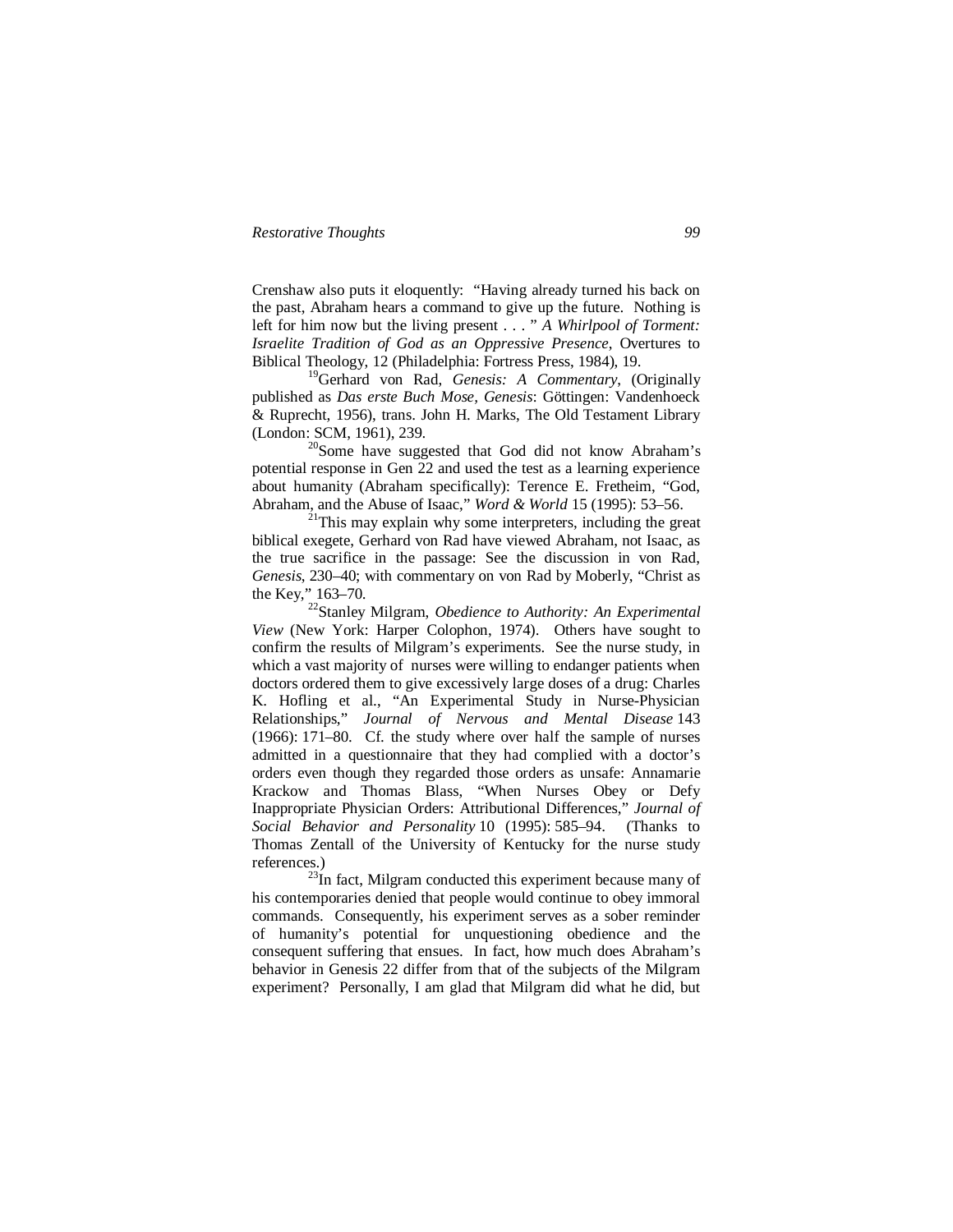recognize that this experiment may serve far better as a one-time event than a recurring procedure. And, in fact, that is how some commentators view Gen 22 as well--an event not for repetition or imitation (see n. 6 above): God did this once, but no more.

 $^{24}$ For both an ethical and methodological critique of Milgram, see Diana Baumrind, "Some Thoughts on the Ethics of Research After Reading Milgram's *Behavioral Study of Obedience*," *American Psychologist* (1964): 421–23; see Milgram's response, "Issues in the Study of Obedience: A Reply to Baumrind," *American Psychologist* (1964): 848–52. (Thanks to Karyn McKenzie of Georgetown College for these references.) In 1971, Philip Zimbardo conducted an experiment in which volunteers played the roles of prisoners and guards in a simulated prison, known as the Stanford Prison Experiment. The participants involved themselves in their parts to such an extent that humiliation, abuse, and violence ensued. Zimbardo had to suspend the experiment. (Thanks to Mike Nichols for alerting me to the importance of this experiment) Both the experiments of Milgram and Zimbardo led to a response by the American Psychological Association in 1982 that established institutional review boards in which the wellbeing of the participants took precedence over the potential benefits of the research and which strongly discouraged the use of deception as an experimental tool.

 $^{25}$ For this and similar reasons, some might regard Abraham and the other family members who succeed him as tragic figures: Philip L. Quinn, "Agamemnon and Abraham: The Tragic Dilemma of Kierkegaard's Knight of Faith," *Literature and Theology* 4 (1990): 181–93. For tragedy and biblical narrative in general, see Cheryl Exum, *Tragedy and Biblical Narrative: Arrows of the Almighty* (Cambridge: Cambridge University Press, 1992).

 $^{26}$ For the aggadic tradition on the death of Sarah, see Ginzberg, *Legends*, 1:286–91. For a list of references to Sarah's griefstricken reaction, see Ginzberg, *Legends*, 5:255, n. 256.

<sup>27</sup>For more on **seeing**, see pp. 81-2. For a view of sight that differs considerably from this, see the very provocative and thoughtful essay of Steinmetz, *Father to Son*, 50–85.

 $^{28}$ Since Freud's use of the Oedipus story to describe family structures that he observed among his patients, which he came to see as a universal phenomenon, considerable discussion has ensued not only among psychoanalysts and psychologists, but also among anthropologists and others. For a review of the Oedipus complex in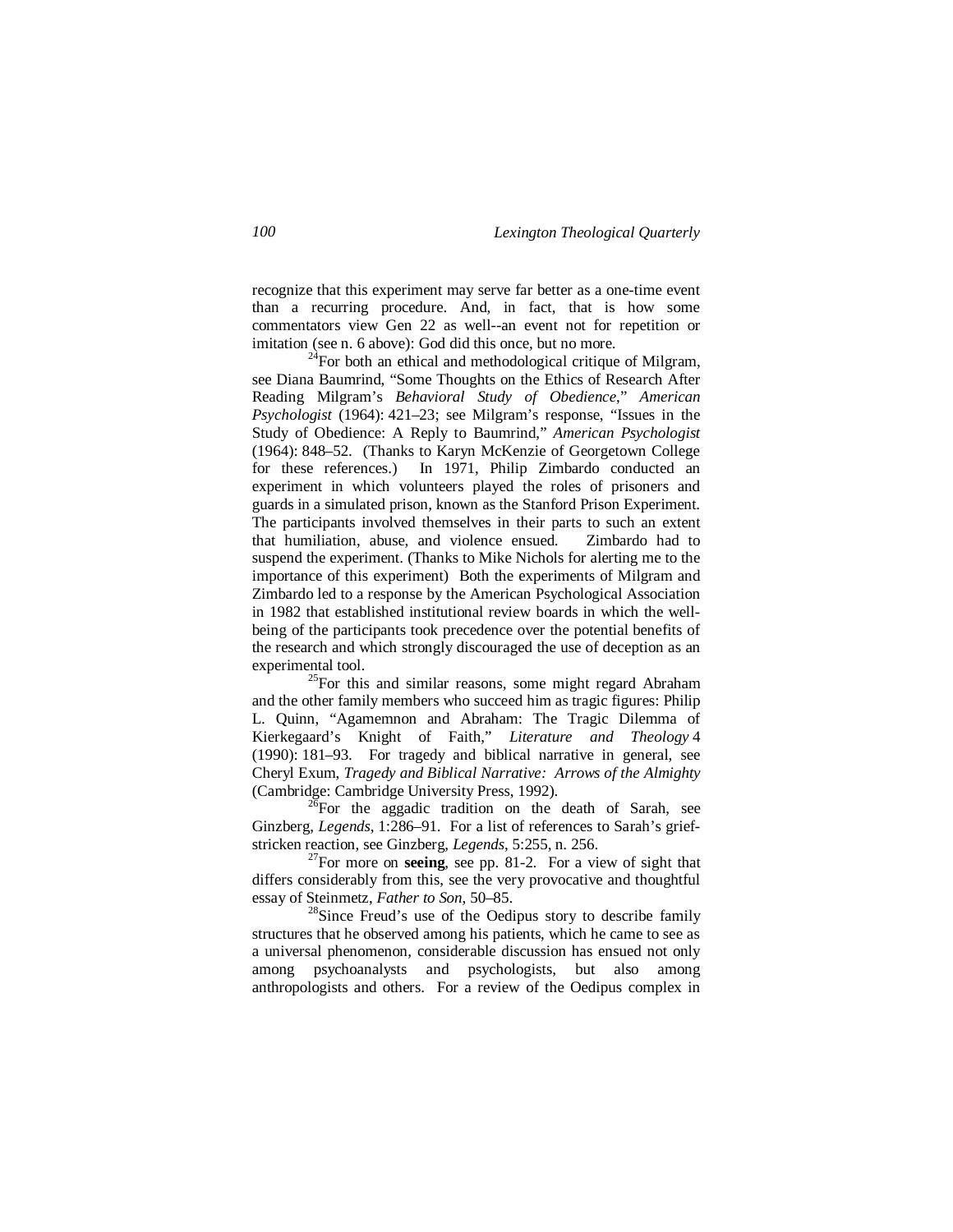world folk literature, see Lowell Edmunds, *Oedipus: The Ancient Legend and Its Later Analogues* (Baltimore: The Johns Hopkins University Press, 1985); Allen W. Johnson and Douglass Price-Williams, *Oedipus Ubiquitous: The Family Complex in World Folk Literature* (Stanford, CA: Stanford University Press, 1996).

 $^{29}$ For an interesting, though rather one-dimensional, example of psychoanalytic interpretation of the *Aqedah*, see Erich Wellisch, *Isaac and Oedipus: A Study in Biblical Psychology of the Sacrifice of Isaac, the Akedah* (London: Routledge & Kegan Paul, 1954). David Bakan suggests that the desire to kill children, including that of Abraham in Gen 22, stems from a universal, human, infanticidal impulse that resists the integration of the individual ("agency") and the group ("communion"). The child represents that very integration which the parents and community find threatening: *The Duality of Human Existence: Isolation and Communion in Western Man* (Boston: Beacon Press, 1966), 205–10. Martin S. Bergmann considers the *Aqedah* an attempt to eradicate human sacrifice, ultimately leading to other kinds of psychological sacrifice that the superego demands. The Oedipus Complex and Laius Complex stem from the repressed hostilities of parents to children, and children to parents, which the abolition of human sacrifice only channeled in a different direction: *In the Shadow of Moloch: The Sacrifice of Children and Its Impact on Western Religion* (New York: Columbia University Press, 1992). Dorothy Zeligs suggests that for many fathers, sons (including Isaac) function as the reembodiment of the grandfather in the life of the father. She understands this as the motivation for the infanticidal impulse (a reliving of the Oedipal contest): *Psychoanalysis and the Bible: A Study in Depth of Seven Leaders* (New York: Bloch, 1974), 32. Some authors observe that the traditional Jewish sources often portray Abraham as aggressively seeking to kill Isaac: Spiegel, *Last Trial*; and Niehoff, "Return of Myth." (who relates the phenomenon to psychoanalytical interpretation). For a discussion of psychoanalytic approaches to biblical narrative, including Gen 22, see Yael Feldman, "Recurrence and Sublimation," in *Approaches to Teaching the Hebrew Bible as Literature in Translation*, ed. Barry N. Olshen and Yael S. Feldman, Approaches to Teaching World Literature, 25 (New York: Modern Language Association of America, 1989), 78–82.

<sup>30</sup>So Michael Lerner, *Jewish Renewal: Path to Healing and Transformation* (New York: HarperCollins, 1994), 41–46.

 $31$ See Part 2.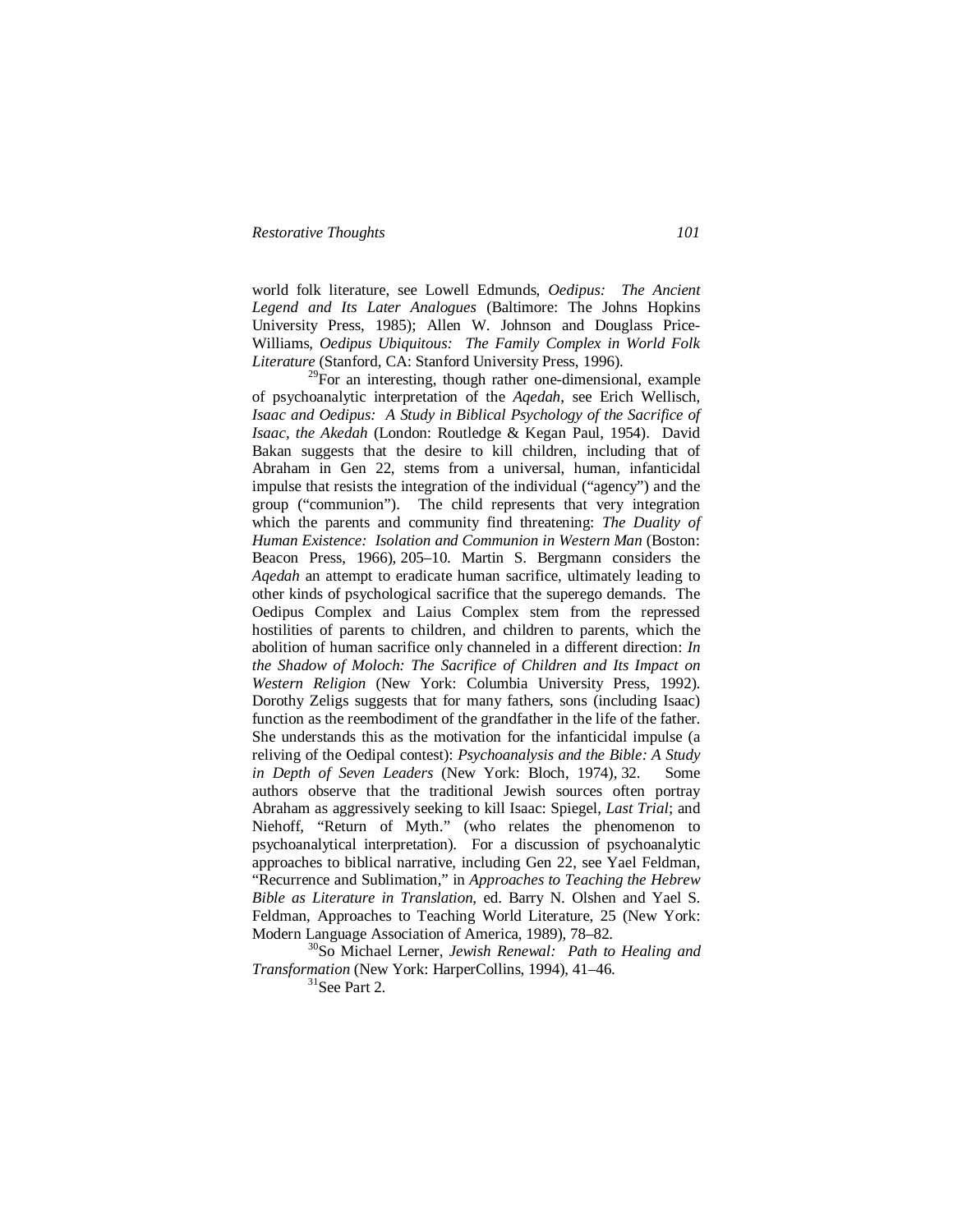<sup>32</sup>**òw\*mò ò[}rEl] T;b]a;wÒ** = *w e 'ahavta l<sup>e</sup> re'akha kamokha*. Cf. Lev 19:34: "You shall regard the stranger among you as one of your own. You shall love the stranger among you as yourself, for you were strangers in the land of Egypt"

(**µyIr:x]mi År<a,B] µt,yyIhÔ µyrIgEAyKi òw\*mK; w\*l µkeT]ai rG:h' rGEh' µkel; hy<h]yI µkemi jr:zÒa,K]** = *k e 'ezrakh mikhem yihyeh lakhem hager hagar 'itkhem lo kamokha kigerim heyitem b<sup>e</sup> 'erets mitsrayim).*

<sup>33</sup>Søren Kierkegaard, *Fear and Trembling*, (Originally published as *Frygt og b*æven: Copenhagen: C. A. Reitzel, 1843), ed, trans & introd by Howard V. Hong and Edna H. Hong, Kierkegaard's Writings, vol. 6 (Princeton, NJ: Princeton University Press, 1983).

 $34$ The bibliography on this text is massive. For a start, see the writings of Ronald M. Green, who argues that Kierkegaard had little concern for ethics, but rather for Christian soteriology that uses the Abraham story to support the Lutheran doctrine of justification by faith, which redeems sinners (especially Kierkegaard himself): "Deciphering *Fear and Trembling*'s Secret Message," *Religious Studies* 22 (1986): 95–111; "Enough is Enough! *Fear and Trembling* is not About Ethics," *Journal of Religious Ethics* 21 (1993): 191–209. See also Gene Outka, "Religious and Moral Duty: Notes on *Fear and Trembling*," in *Religion and Morality: A Collection of Essays* (Garden City, NY: Anchor Books, 1973), 204–54; Timothy P. Jackson, "Is Isaac Kierkegaard's Neighbor? *Fear and Trembling* in Light of William Blake and Works of Love," *Journal for the Society of Christian Ethics* 17 (1997): 97–119 (who sees God command in *Gen*. 22 as ironic and resolved through Christ); and Jung H. Lee, "Abraham in a Different Voice: Rereading *Fear and Trembling with Care," Religious Studies* 36 (2000): 377–400 (who argues that Kierkegaard sees Abraham in a "caring" relationship with God).

<sup>35</sup>Partly for this reason, views of Kierkegaard and the *Aqedah* are decidedly mixed among Jewish commentators. For example, Rabbi Joseph B. Soloveitchik is generally positive; so also Fackenheim, *Encounters*. For a sympathetic treatment of Kierkegaard that regards the thought of some Hasidim as similar to Kierkegaard's, see Jerome I. Gellman, *Abraham! Abraham! Kierkegaard and the Hasidim on the Binding of Isaac* (Burlington, VT: Ashgate, 2003). For negative evaluations of Kierkegaard from a Jewish point of view, see Marvin Fox, "Kierkegaard and Rabbinic Judaism," *Judaism* 2 (1953): 160–69; Robert Gordis, "The Faith of Abraham: A Note on Kierkegaard's 'Teleological Suspension of the Ethical,'" *Judaism* 25 (1976): 414–19;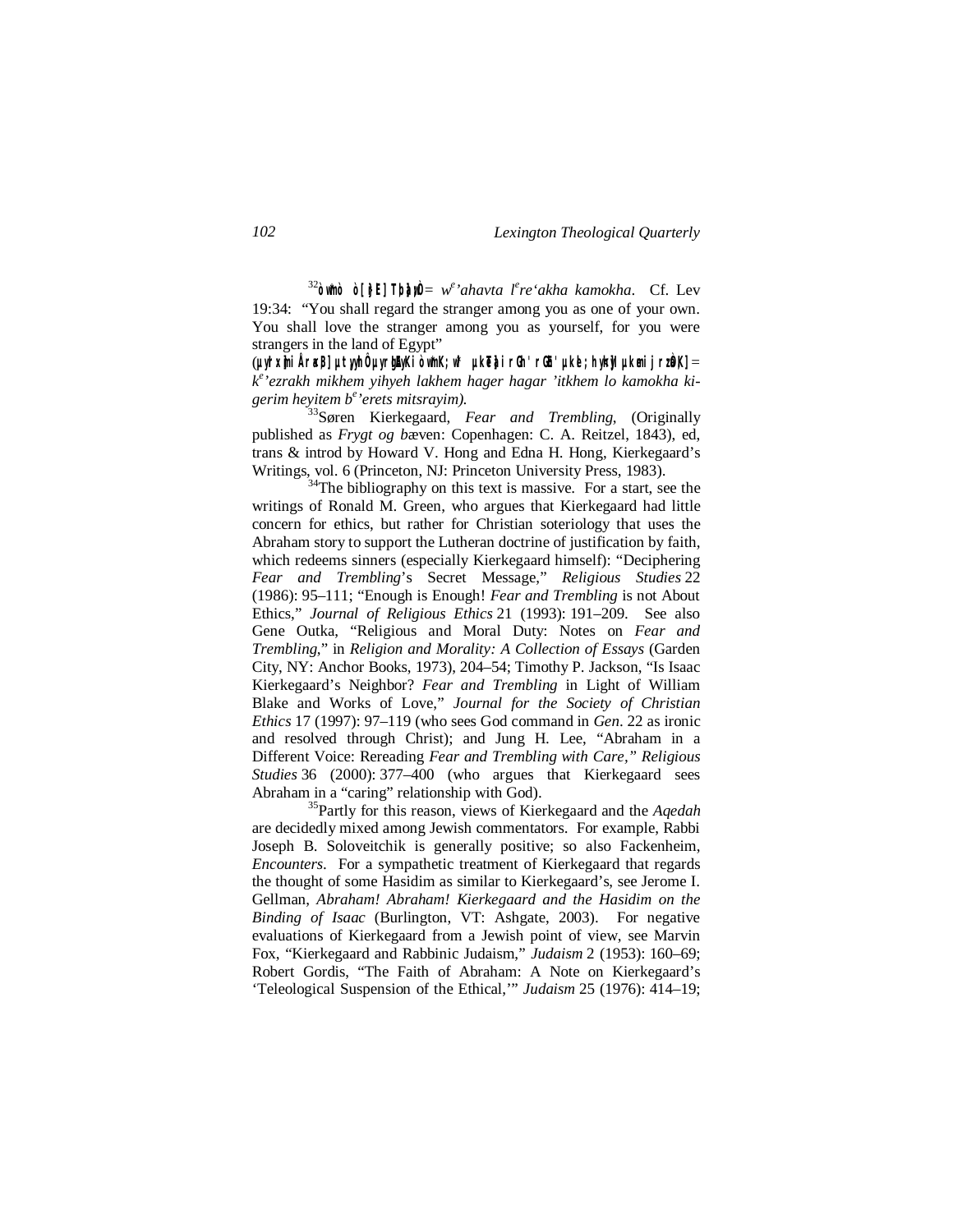Korn, "Tselem Elokim," 23ff; Levenson, "Abusing Abraham," 268–69; Lerner, "Saving the *Akedah* (who rejects the entire philosophical enterprise of using philosophy to interpret the Bible); and Botwinick, "Political Abuse." See also Martin Buber, *Eclipse of God: Studies in the Relation Between Religion and Philosophy* (New York: Harper & Brothers, 1952), 115–20; for useful discussion of Buber and Kierkegaard, see the student essay of Aimee Zeltzer, "An Existential Investigation: Buber's Critique of Kierkegaard's Teleological 'Suspension of the Ethical,'" in *Church Divinity*, ed. John H. Morgan (Bristol, IN: Wyndham Hall, 1987), 138–54. Ronald Green has argued that Kierkegaard interprets the *Aqedah* as a Christian text and that it therefore does not accord in any way with Jewish interpretations of the story: "Abraham, Isaac, and the Jewish Tradition: An Ethical Reappraisal," *Journal of Religious Ethics* 10 (1982): 1–21; *Religion and Moral Reason: A New Method for Comparative Study* (Oxford: Oxford University Press, 1988), 84–102.

 $36$ For the substance of this paragraph, see Botwinick, "Political" Abuse," 34ff. (with specific references to *Fear and Trembling*).

 $37$ Leo Strauss as quoted in Botwinick, "Political Abuse," 35, n. 65: Leo Strauss, "The Mutual Influence of Theology and Philosophy," *Independent Journal of Philosophy/ Unabhängige Zeitschrift für Philosophie* 3 (1979), 111–118.

<sup>38</sup>For fuller discussion of negative theology and the *Aqedah* in Jewish sources, see Botwinick, "Political Abuse." For negative theology in Christianity, see Denys Turner, *The Darkness of God: Negativity in Christian Mysticism* (Cambridge: Cambridge University Press, 1995); also "Apophatic Theology," in F. L. Cross, ed., E. A. Livingstone, third edition edited by, *The Oxford Dictionary of the Christian Church* (Oxford: Oxford University Press, 1997), 88.

<sup>39</sup>For possible interpretations of the role of Sarah, see Trible, "Genesis 22"; and W. Lee Humphreys, "Where's Sarah? Echoes of a Silent Voice in the *Akedah*," *Soundings* 81 (1998): 491–512. On later interpretive traditions about Sarah (especially Christian homilies in Syriac), see Sebastian P. Brock, "Genesis 22: Where Was Sarah?" *Expository Times* 96 (October 1984): 14–17; and Sebastian P. Brock, "Reading Between the Lines: Sarah and the Sacrifice of Isaac (Genesis, Chapter 22)," in *Women in Ancient Societies: An Illusion of the Night*, ed. Léonie J. Archer, Susan Fischler, and Maria Wyke (London: Macmillan, 1994), 169–80.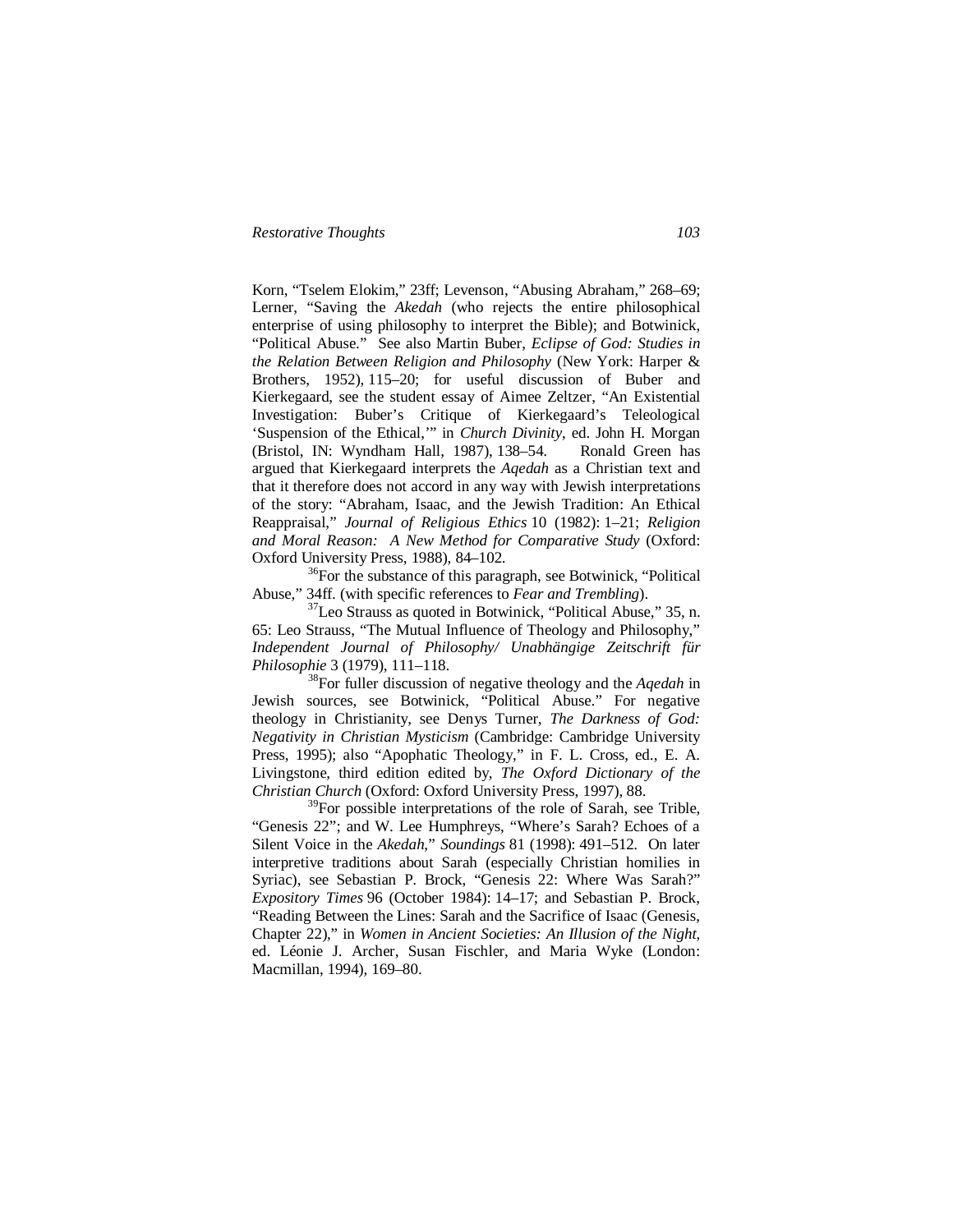$^{40}$ In rabbinic tradition, Ben Azzai regarded the statement that God created humanity in God's image as the most important verse in Torah (Gen 5:1): See *Sifra* 89b; *Genesis Rabbah* 24:7; also Gen 1:26- 27, 9:6. In this context, to love God without loving others (especially one's family) makes no sense

<sup>41</sup>For this reason, some feminists have criticized Abraham and Kierkegaard, because they give priority to principles over persons: Owen J. Flanagan, Jr., "Virtue, Sex, and Gender: Some Philosophical Reflections on the Moral Psychology Debate," *Ethics* 92 (1982): 501– 02; Carol Gilligan, *In a Different Voice: Psychological Theory and Women's Development* (Cambridge, MA: Harvard University Press, 1982), 104–05; Nel Noddings, *Caring: A Feminine Approach to Caring to Ethics and Moral Education* (Berkeley, CA: University of California Press, 1984), 43–44. See also Delaney, *Abraham on Trial*. For discussion of this material, see Lee, "Abraham in a Different Voice," 391ff.

<sup>42</sup>The television show, "Law and Order," recently aired an episode, in which a priest killed a drug dealer, because the voice of God came to him during prayer and told him to shoot him.

 $^{43}$ For discussion of Isaac's age, see Part 2.

<sup>44</sup>Many rabbinic sources portray Isaac as a willing participant in the apparent sacrifice, and even a martyr. See the sources mentioned in n. 4.

<sup>45</sup>For an affirmative answer, see the response of Alice Miller: *The Untouched Key: Tracing Childhood Trauma in Creativity and Destructiveness*, trans. Hildegarde Hannum and Hunter Hannum (New York: Doubleday, 1990), 137–45. She examines numerous visual renderings of *Genesis* 22 and observes no evidence of doubt on the part of Abraham or resistance on the part of Isaac, suggesting that the artists fully identified with the father killing his son. See also Fretheim, "Abuse of Isaac"; and Burton L. Visotzky, *The Genesis of Ethics* [New York: Crown Publishers, 1996], 101–11.

In addition to glossing the culpability of the parent, this portrayal idealizes the submissive behavior of the victim. To quote Miller, when do we stop obeying the commandment: "Thou shalt not be aware": *Untouched Key*, 145; see also her book, *Thou Shalt not be Aware: Society's Betrayal of the Child*, 2nd ed. [1st ed., 1990], trans. Hildegarde Hannum and Hunter Hannum [London: Pluto, 1998]). The Israeli writer, Shlomo Giora Shoham, a father who lost his son in the Yom Kippur War of 1973, referred to Isaac as a "willful victim" and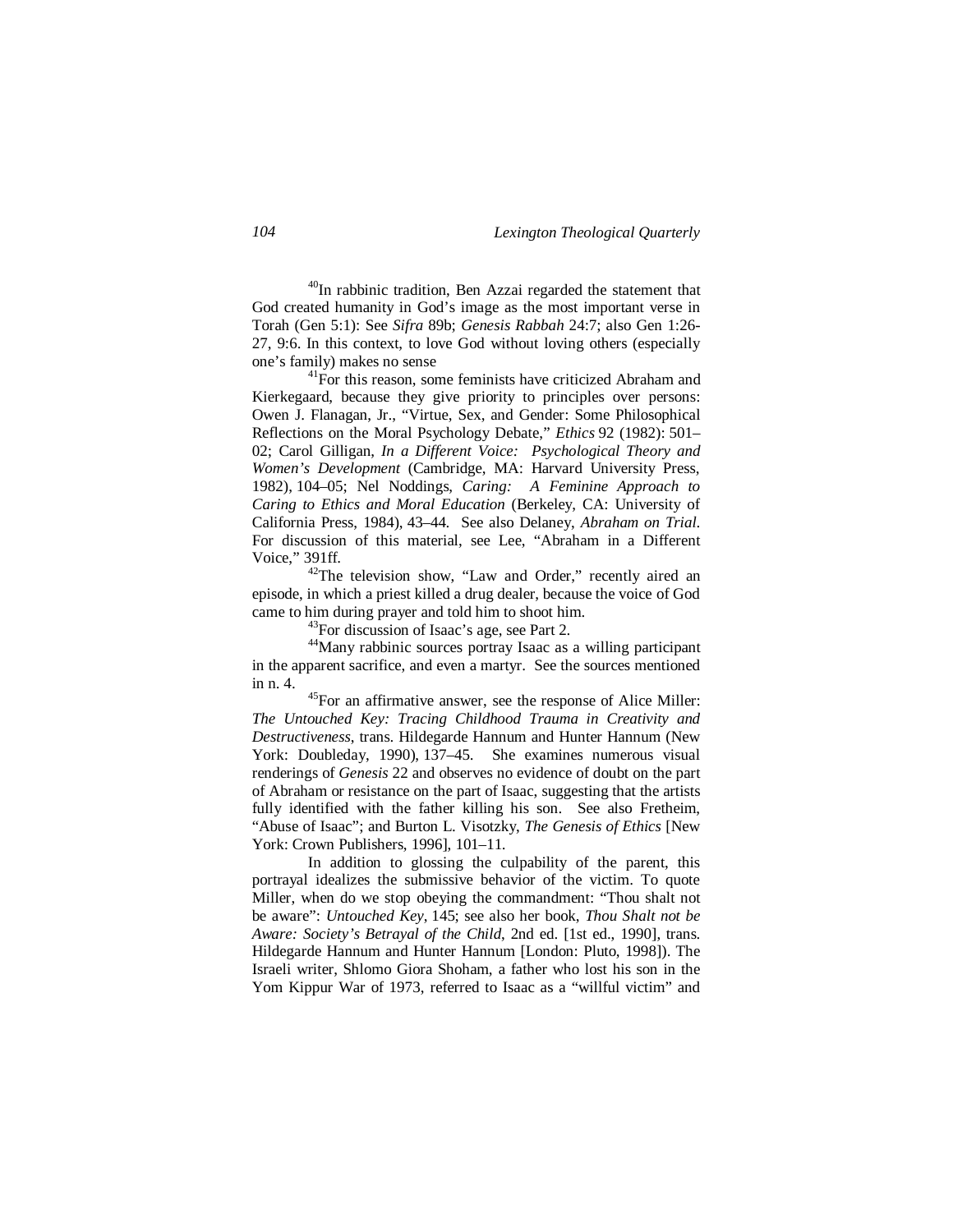termed the phenomenon of youth who willingly accept sacrifice the "Isaac Syndrome": "The Isaac Syndrome," *American Imago* 33 (1976): 329–49; *The Myth of Tantalus: A Scaffolding for an Ontological Personality Theory* (St. Lucia, Queensland: University of Queensland Press, 1979), 299–316. For analysis of his thinking, see Yael Feldman, "Isaac or Oedipus? Jewish Tradition and the Israeli *Aqedah*," in *Biblical Studies/Cultural Studies: The Third Sheffield Colloquium*, ed. J. Cheryl Exum and Stephen D. Moore, Journal for the Study of the Old Testament Supplement Series, 266/ Gender, Culture, Theory, 7 (Sheffield: Sheffield Academic Press, 1998), 178–81.

 $46$ The World War I English poet, Wilfrid Owen, wrote these poignant words in his poem, "The Parable of the Old Men and the Young": "So Abraham rose, and clave the wood, and went/ And took the fire with him, and a knife. / And as they sojourned both of them together, Isaac the first-born spake and said, My Father,/ Behold the preparations, fire and iron,/ But where the lamb for this burnt-offering? Then Abram bound the youth with belts and straps,/ And builded parapets and trenches there, And stretched forth the knife to slay his son./ When lo! an angel called out of heaven,/ Saying, Lay not thy hand upon the lad,/ Neither do anything to him. Behold,/ A ram, caught in a thicket by its horns;/ Offer the Ram of Pride instead of him./ But the old man would not so, but slew his son,/ And half the seed of Europe, one by one."

<sup>47</sup>On the centrality of sacrificial language, see Gordon J. Wenham, "The *Akedah*: A Paradigm of Sacrifice," in *Pomegranates and Golden Bells: Studies in Biblical, Jewish, and Near Eastern Ritual, Law, and Literature in Honor of Jacob Milgrom*, ed. David P. Wright, David Noel Freedman, and Avi Hurvitz (Winona Lake, IN: Eisenbrauns, 1995). See also Stanley D. Walters, "Wood, Sand, and Stars: Structure and Theology in Gn 22:1–19," *Toronto Journal of Theology* 3 (1987): 301–30. For the anthropological study of sacrifice, still important is René Girard, *Violence and the Sacred*, (Originally published as *La violence et le sacré*: Paris: B. Grassert, 1972), trans. Patrick Gregory (Baltimore: Johns Hopkins University Press, 1977), in which sacrifice serves as an alternative to human violence.

<sup>48</sup>See the discussion of the Oedipal complex above on p. 82.

<sup>49</sup>The *Aqedah* forms one of the major themes of modern Israeli literature. For fuller discussion and references to stories and poems, see Michael Brown, "Biblical Myth and Contemporary Experience: The *Akedah* in Modern Jewish Literature," *Judaism* 31 (1982): 99–111;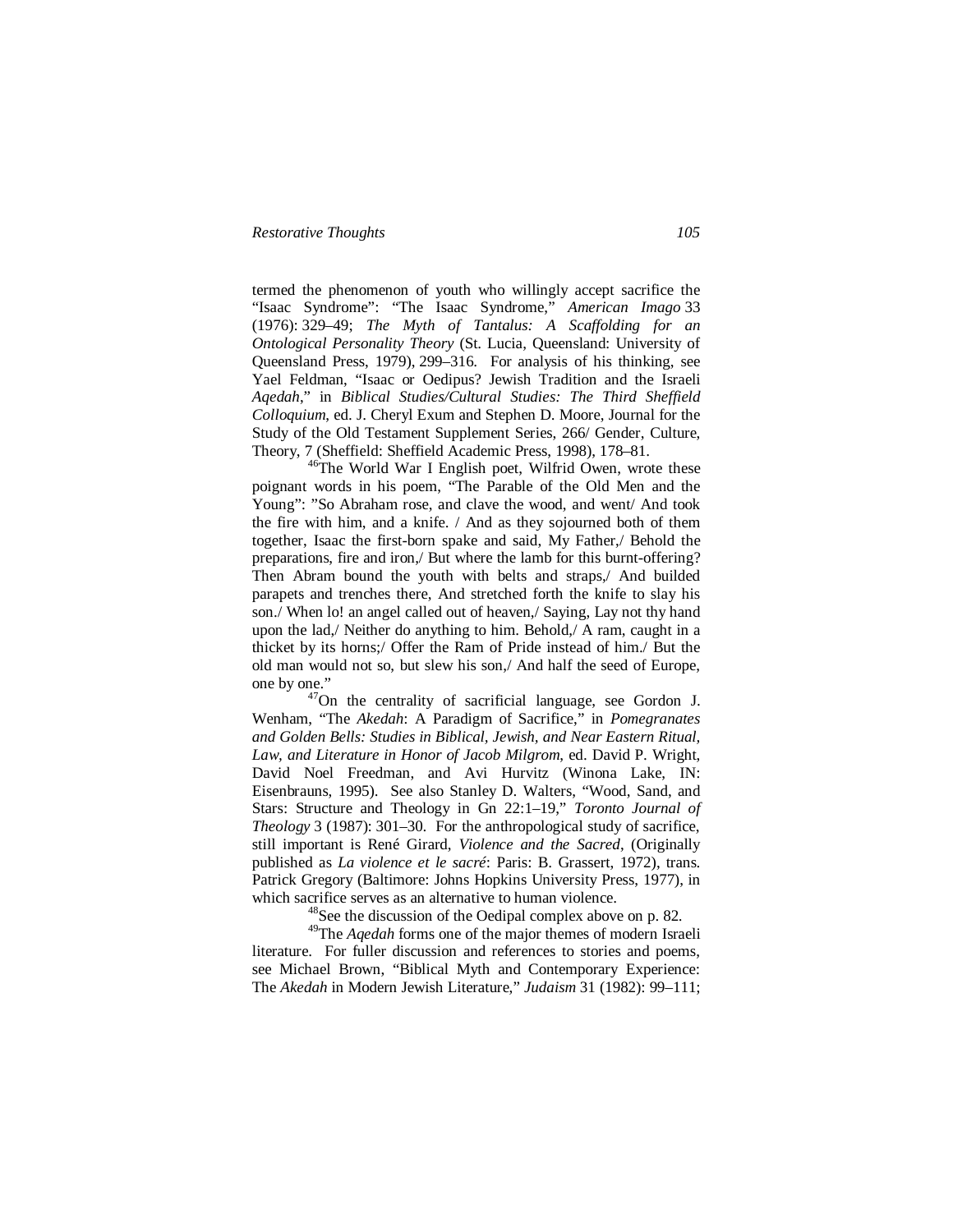Edna Amir Coffin, "The Binding of Isaac in Modern Israeli Literature," *Michigan Quarterly Review* 22, no. 3 (1983): 428–45; Glenda Abramson, "The Reinterpretation of the *Akedah* in Modern Hebrew Poetry," *Journal of Jewish Studies* 41 (1990): 101–14; and Feldman, "Isaac or Oedipus."

<sup>50</sup>As quoted from the articles cited in n. 49 above. See also the statement of a young Israeli soldier in 1967: "We are a generation marked by doubt and skepticism. All we have left are contradictions and a faith in ruins. What can we still believe in? I want to know. I want to know where I am going what I am fighting for. I refuse to be an eternal Isaac mounting the altar of sacrifice without asking or understanding why . . . ": referenced in Saul Friedländer, *When Memory Comes*, trans. Helen R. Lane (New York: Farrar, Straus, and Giroux, 1978), 57.

<sup>51</sup>Jon D. Levenson, *The Death and Resurrection of the Beloved Son: The Transformation of Child Sacrifice in Judaism and Christianity* (New Haven, CT: Yale University Press, 1993) discusses all the references below in illuminating detail: Chapter 1. See also Crenshaw, *Whirlpool*, 10–12. For a discussion of child sacrifice from a psychoanalytical point of view, see Bergmann, *Shadow of Moloch*. For the practice of child sacrifice in the ancient Near East, see Alberto Ravinell Whitney Green, *The Role of Human Sacrifice in the Ancient Near East*, American Schools of Oriental Research Dissertation Series, 1 (Missoula, MO: Scholars Press, 1975); Westermann, *Genesis*, 357– 58; George C. Heider, *The Cult of Molek: A Reassessment*, Journal for the Study of the Old Testament Supplement Series, 43 (Sheffield, England: JSOT Press, 1985); John Day, *Molech: A God of Human Sacrifice in the Old Testament* (Cambridge: Cambridge University Press, 1989); Joseph J. Prentiss, "The Sacrifice of Isaac: A Comparative View," in *The Bible in Light of Cuneiform Literature: Scripture in Context III*, ed. William W. Hallo, Bruce Williams Jones, and Gerald L. Mattingly, Ancient Near Eastern Texts and Studies, 8 (Lewiston, NY: Edwin Mellen, 1990), 203–30.

<sup>52</sup>Levenson, *The Death and Resurrection of the Beloved Son* also cites two other texts, Isaiah 30:30-33 and Micah 6:6-8: pp. 9ff.

<sup>53</sup> Greek myth preserves other stories similar to the *Aqedah* (transforming human sacrifice), including one where the father (Athamas) goes to the top of a high mountain to sacrifice his son (Phrixus) in response to a sham oracle fabricated by a stepmother (Ino). At the last minute, Heracles saves the day, and a golden ram carries off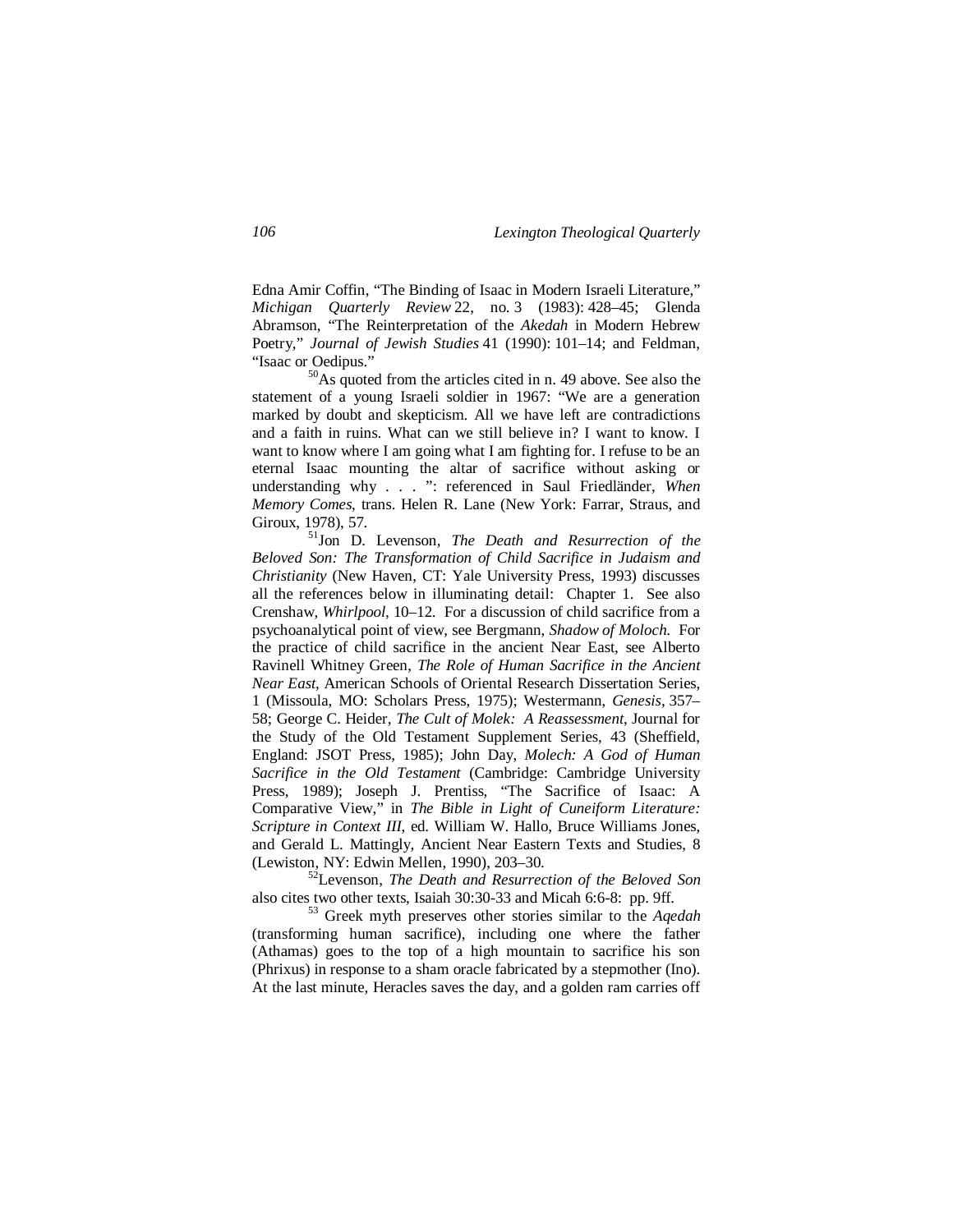the son to Colchis where Phrixus sacrifices it in gratitude: Apollodorus, *Library*, 1.9.1-2, 3.4.3; and Hans Christoph Ackermann and Jean-Robert Gisler, eds., *Lexicon Iconographicum Mythologiae Classicae* (Zurich; Munich: Artemis Verlag, 1981-), 2:950–53. For discussion of this material, see Hugh C. White, "The Initiation Legend of Isaac," *Zeitschrift für Alttestamentliche Wissenschaft* 91 (1979): 1–30.

<sup>4</sup>The latter may represent a minority view, but it exists within the biblical texts themselves.

<sup>55</sup> "Abraham's Sacrifice of Faith: A Form-Critical Study of Genesis 22," *Interpretation* 27 (1973): 397–98.

<sup>56</sup> "Abraham's Sacrifice," 398, n. 11.

 $57$ For this reason, the description of Abraham's actions as "somnabulistic" rings true: See James L. Crenshaw, "Journey Into Oblivion: A Structural Analysis of Gen. 22. 22:1–19," *Soundings* 58 (1975): 248.

<sup>58</sup>Lippman Bodoff has suggested that Abraham stalled his departure, his journey, and his preparations in the hope that God would rescind God's order: "The Real Test of the *Akedah*: Blind Obedience Versus Moral Choice," *Judaism* 42 (1993): 71–92; "God Tests Abraham - Abraham Tests God," *Bible Review* 9, no. 5 (October 1993): 53–56, 62. Bodoff also argues that God hoped that Abraham would object to the horrifying request; so also Lee, "Abraham in a Different Voice"; Omri Boehm, "The Binding of Isaac: An Inner-Biblical Polemic on the Question of 'Disobeying' a Manifestly Illegal Order," *Vetus Testamentum* 52 (2002): 9–12.

<sup>59</sup>See the materials above in n. 24 above for literature on obedience and authority.

 $60$ See the wonderful, humorous version of Gen 22 that Woody Allen provides: William Novak and Moshe Waldoks, edited and annotated by, *The Big Book of Jewish Humor* (New York: Harper & Row, 1981), 220. Allen puts two appropos statements into the mouth of God: 'Never mind what I said,' "the Lord spake," 'Doth thou [Abraham] listen to every crazy idea that comes thy way?'; and "And the Lord said, 'It proves that some men will follow any orders no matter how asinine as long as it comes from a resonant, well-modulated voice."

 $<sup>61</sup>$  For another view of this passage, see Eisen, "Education,"</sup> who sees Gen 18 as a Socratic dialogue initiated by God to teach Abraham.